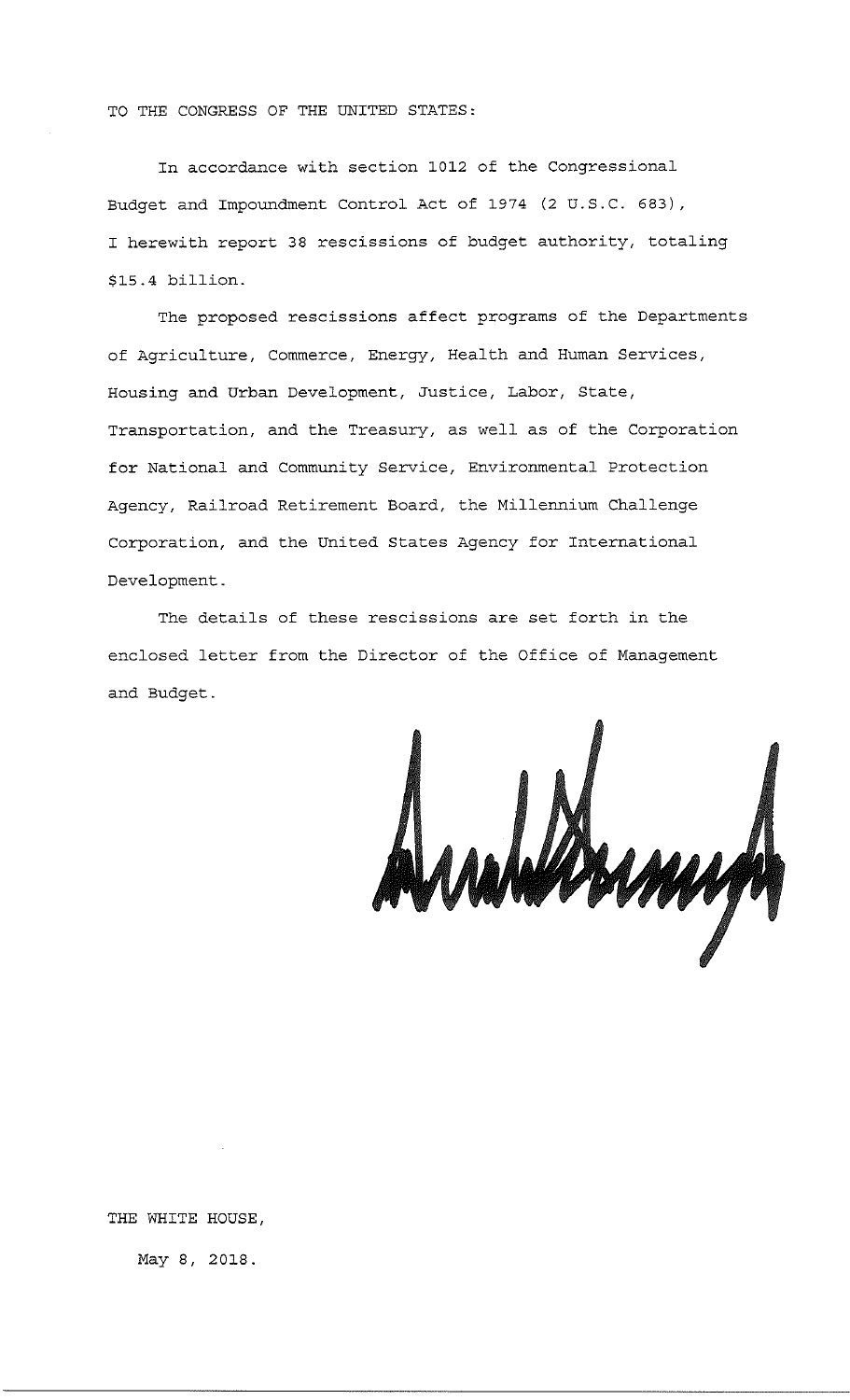

#### EXECUTIVE OFFICE OF THE PRESIDENT **·OFFICE OF MANAGEMENT ANO BUDGET WASHINGTON, D.C. 20503**

**THE DIRECTOR** 

May 8, 2018

The President The White House

Dear Mr. President:

Submitted for your consideration are proposals for rescission under section 1012 of the Congressional Budget and Impoundrnent Control Act of 1974 (ICA) (2 U.S.C. 683) for the Departments of Agriculture, Commerce, Energy, Health and Human Services, Housing and Urban Development, Justice, Labor, State, Transportation, and the Treasury, as well as for the Corporation for National and Community Service, Environmental Protection Agency, Railroad Retirement Board, Millennium Challenge Corporation, and the U.S. Agency for International Development.

As demonstrated in your first two Budgets, the Administration is committed to ensuring the Federal Government spends precious taxpayer dollars in the most efficient, effective manner possible. Given the long-term fiscal constraints facing our Nation, we must use all available means to put our fiscal house back in order.

To that end, the Administration is utilizing the authorities granted to the President under the ICA to propose rescissions to enacted appropriations. The proposals included in this package would make it the largest single ICA rescissions package ever proposed.

The attached rescission proposals include unobligated balances from prior-year appropriations and reductions to budget authority for mandatory programs. These proposals include rescissions of funding that is no longer needed for the purpose for which it was appropriated by the Congress; in many cases, these funds have been left unspent by agencies for years. These proposals also include rescissions of low priority and unnecessary Federal spending. We look forward to working with the Congress to identify additional opportunities to reduce wasteful and unnecessary Federal spending and put our Nation on a sustainable fiscal path.

This special message is transmitting your proposals to rescind \$15 .4 billion in budget authority. If enacted, these rescissions would decrease Federal outlays in the affected accounts by an estimated \$3. 0 billion; this would have a commensurate effect on the Federal budget deficit and the national economy, and would result in less borrowing from the Federal Treasury.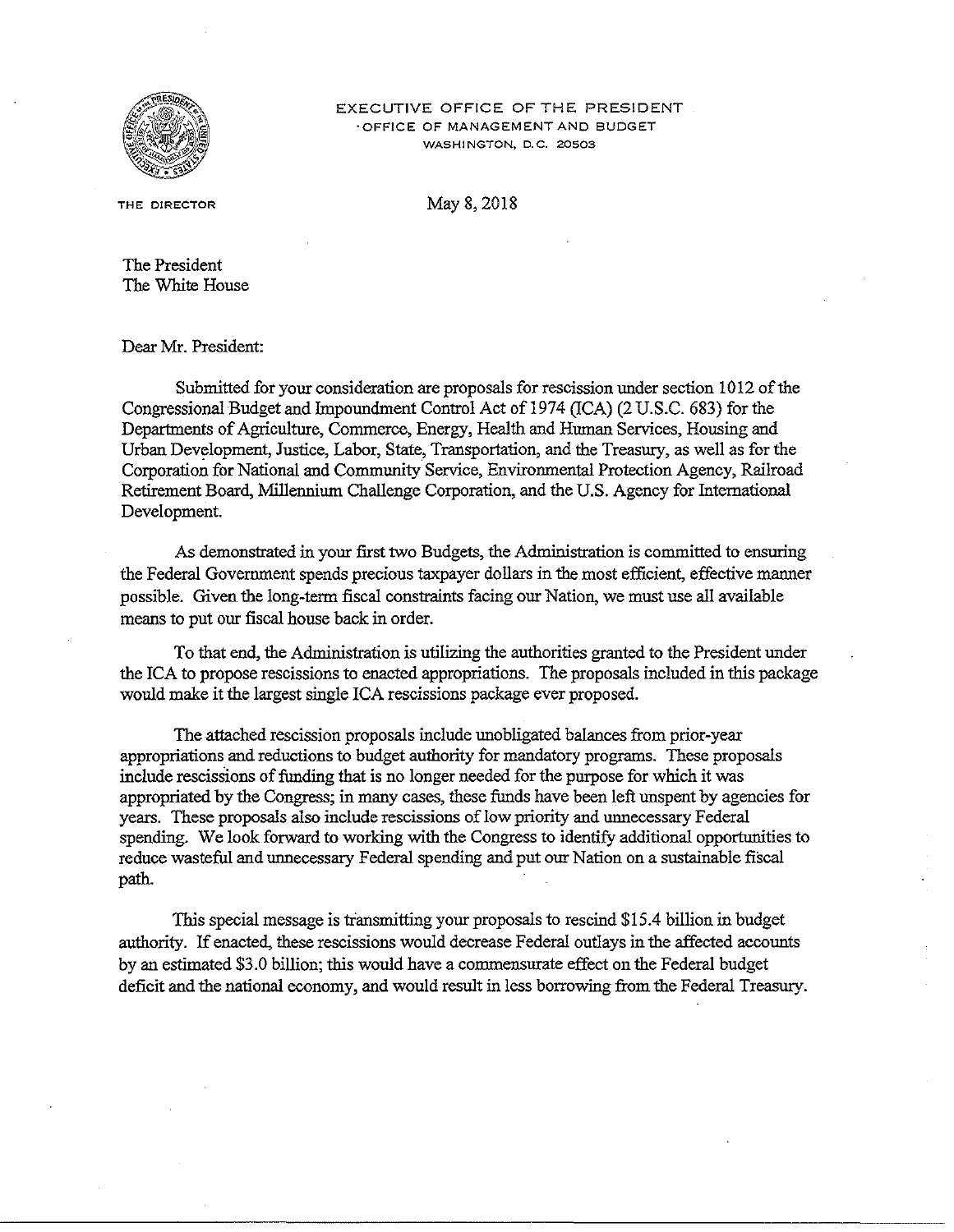# **Recommendation**

I join the heads of the affected departments and agencies in recommending you transmit the proposals to the Congress.

Sincerely,

Mick Mulvaney Director

Enclosures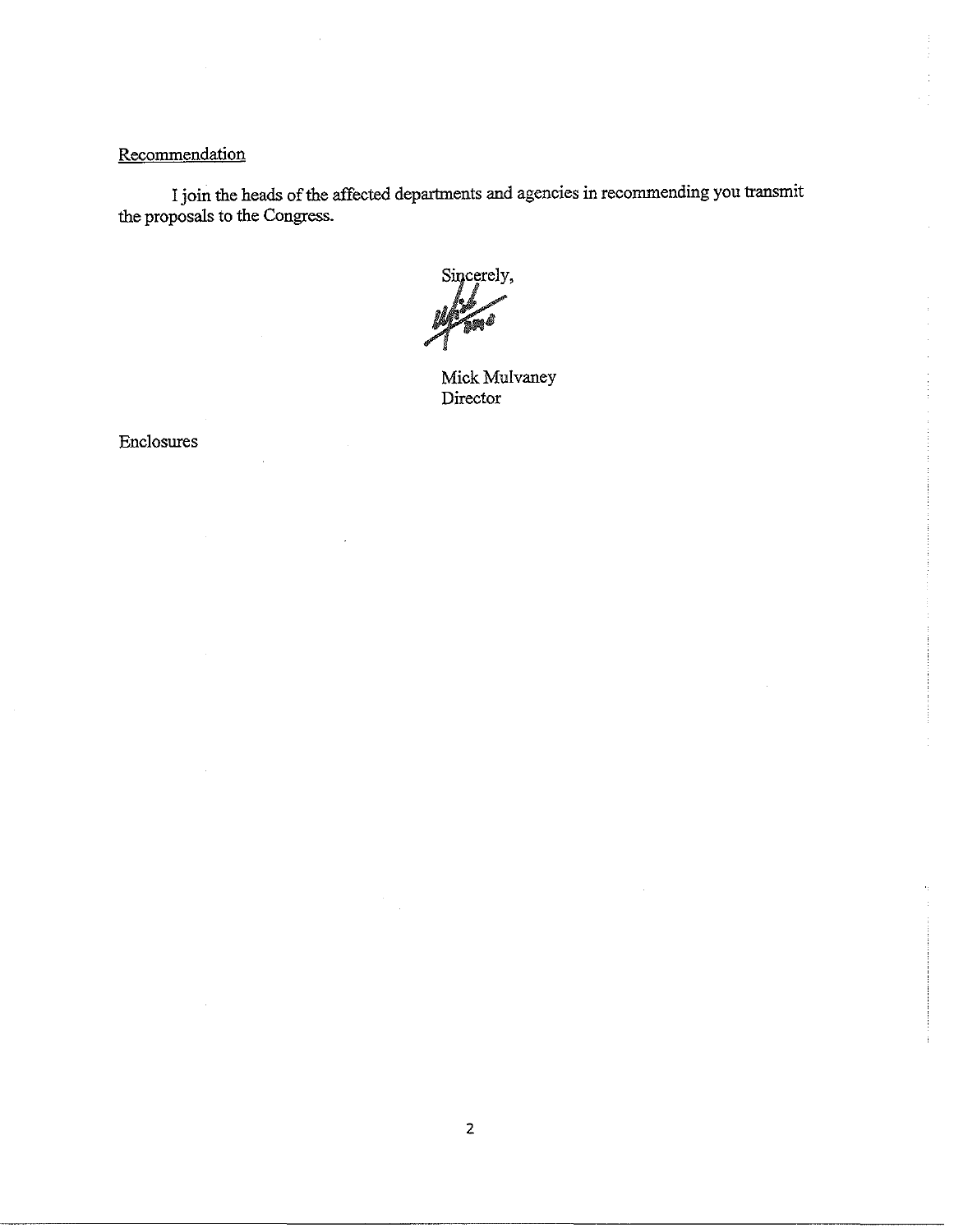Report Pursuant to Section 1012 of Public Law 93-344

**Agency:** DEPARTMENT OF AGRICULTURE **Bureau:** Animal and Plant Health Inspection Service **Account:** Salaries and Expenses (012-1600 /X)

Amount proposed for rescission:  $$148,000,000$ 

### **Proposed rescission appropriations language:**

Of the unobligated balances identified by the Treasurv Appropriation Fund Svmbol 12Xl600. \$148.000.000 are permanently rescinded.

#### **Justification:**

This proposal would rescind \$148 million in no-year unobligated balances from prior years, of which there were \$393 million available on October 1, 2017. The Animal and Plant Health Inspection Service carryover balances are from animal and plant health programs, including funds for disease outbreak response for incidents that are now resolved. These funds are in excess of amounts needed to carry out the programs in FY 2018. Enacting the rescission would have limited programmatic impact.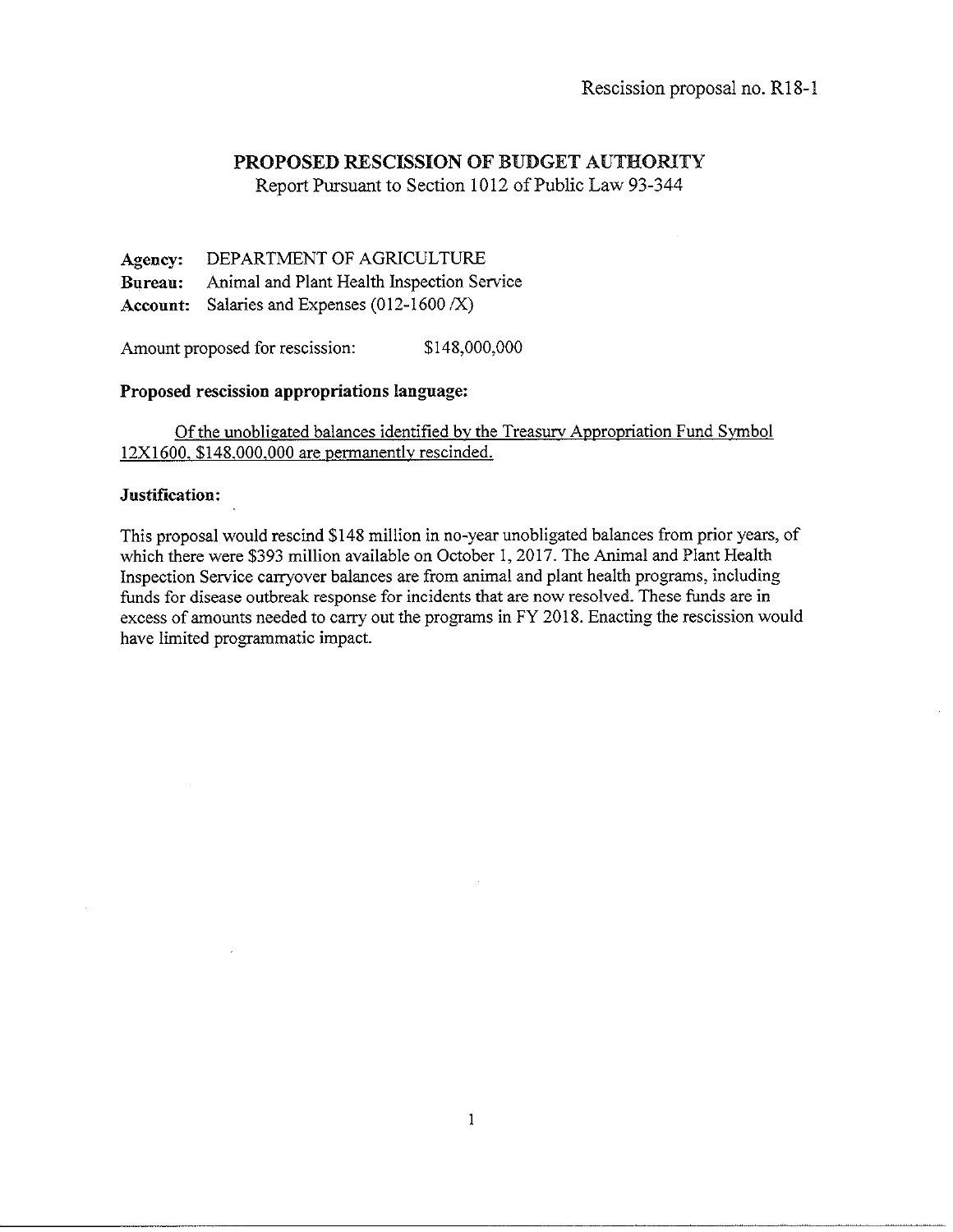Report Pursuant to Section 1012 of Public Law 93-344

Agency: Bureau: Account: Farm Security and Rural Investment Programs (012-1004 /X) DEPARTMENT OF AGRICULTURE Natural Resources Conservation Service

Amount proposed for rescission: \$499,507,921

### Proposed rescission appropriations language:

Of the unobligated balances identified by the Treasury Appropriation Fund Symbol 12Xl004. the following amounts are permanently rescinded: (I) \$143.854.264 of amounts made available in section  $2601(a)(5)$  of the Agricultural Act of  $2014$  (Public Law 113-79): (2) \$146.650.991 of amounts made available in section 2701(d) of the Food. Conservation, and Energy Act of 2008 (Public Law 110-246): (3) \$33.261.788 of amounts made available in section 2701(e) of the Food. Conservation. and Energy Act of 2008 (Public Law 110-246): (4) \$12.960.988 of amounts made available in section  $2701(g)$  of the Food. Conservation, and Energy Act of 2008 (Public Law 110-246): (5) \$7.447.193 of amounts made available in section 2510 of the Food. Conservation. and Energy Act of 2008 (Public Law 110-246): and (6) \$155.332.698 of amounts made available from the Commodity Credit Corporation to carry out the wetlands reserve program.

#### Justification:

This proposal would rescind \$356 million in unobligated balances of conservation programs that were not extended in the Agricultural Act of 2014, and \$144 million in unobligated balances of the Environmental Quality Incentive Program (EQIP) from FY 2014 through FY 2017. There were a total of \$1.5 billion in balances available in these programs on October 1, 2017. EQIP provides farmers and ranchers with financial cost-share and technical assistance to implement conservation practices on working agricultural land. These funds are from unobligated balances of expired programs or from prior years and are in excess of amounts needed to carry out the programs in FY 2018. Enacting the rescission would have limited programmatic impact.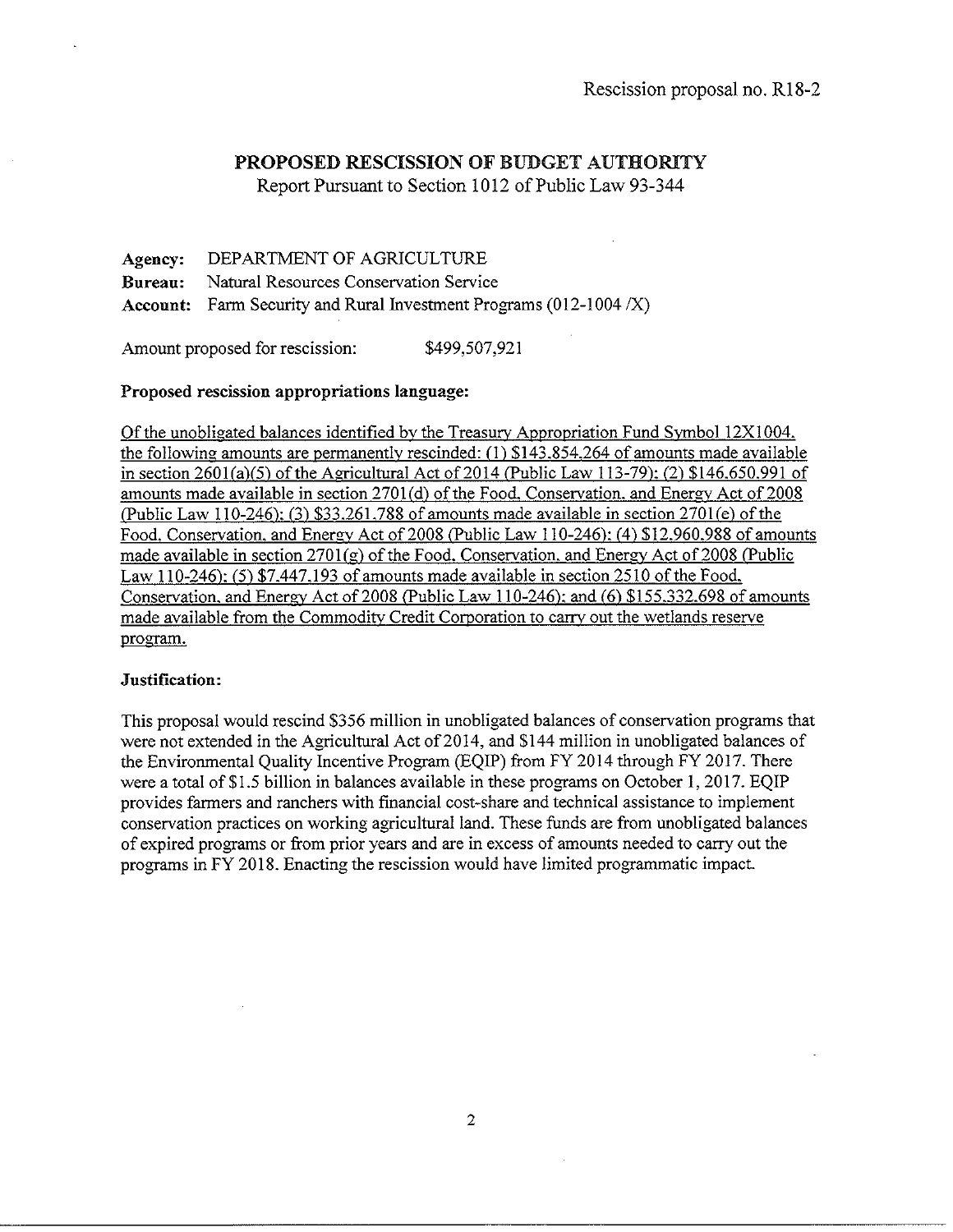Report Pursuant to Section 1012 of Public Law 93-344

Agency: DEPARTMENT OF AGRICULTURE Bureau: Natural Resources Conservation Service **Account:** Watershed and Flood Prevention Operations  $(012-1072 / X)$ 

Amount proposed for rescission: \$157,482,457

# Proposed rescission appropriations language:

Of the unobligated balances identified in the Treasury Appropriation Fund Symbol 12X1072. the following amounts are rescinded:(!) \$107.482.457 of amounts made available under the "Emergency Conservation Activities" heading in title X of the Disaster Relief Appropriations Act. 2013 (Public Law 113-2) for activities under section 403 of the Agriculture Credit Act of 1978 (Emergency Watershed Protection Program: 16 U.S.C. 2203): and (2) \$50.000.000 of amounts made available under the "Watershed and Flood Prevention Operations" heading in the Consolidated Appropriations Act. 2017 (Public Law 115-31).

# Justification:

This proposal would rescind a total \$157 million in prior year balances, of which \$3 78 million were available on October I, 2017.

Of these amounts, \$50 million would be rescinded from the Department of Agriculture's Watershed and Flood Prevention Operations program. This program conducts surveys and investigations, engineering operations, works of improvement, and changes in use of land. These funds are in excess of amounts needed to carry out the program in FY 2018. Enacting the rescission would have a minimal impact on the program as it is fully funded through the 2018 Consolidated Appropriations Act. Enacting the rescission would have limited programmatic impact.

In addition, this proposal would rescind \$107 million in unobligated balances appropriated in FY 2013 for the Emergency Watershed Protection (EWP) Program. The EWP Program is an emergency recovery program that helps local communities recover after a natural disaster. The program offers technical and financial assistance to help local communities relieve imminent threats to life and property caused by floods, fires, windstorms, and other natural disasters that impair a watershed. These funds were initially provided as part of the Federal Government's response to aid in recovery efforts following Hurricane Sandy; however, a large balance of emergency funding remains unobligated in part due to the inability of project sponsors to generate the funding necessary for their portion of the project expenses. Enacting the proposal would rescind the balance of funding provided in response to Hurricane Sandy that has yet to be obligated.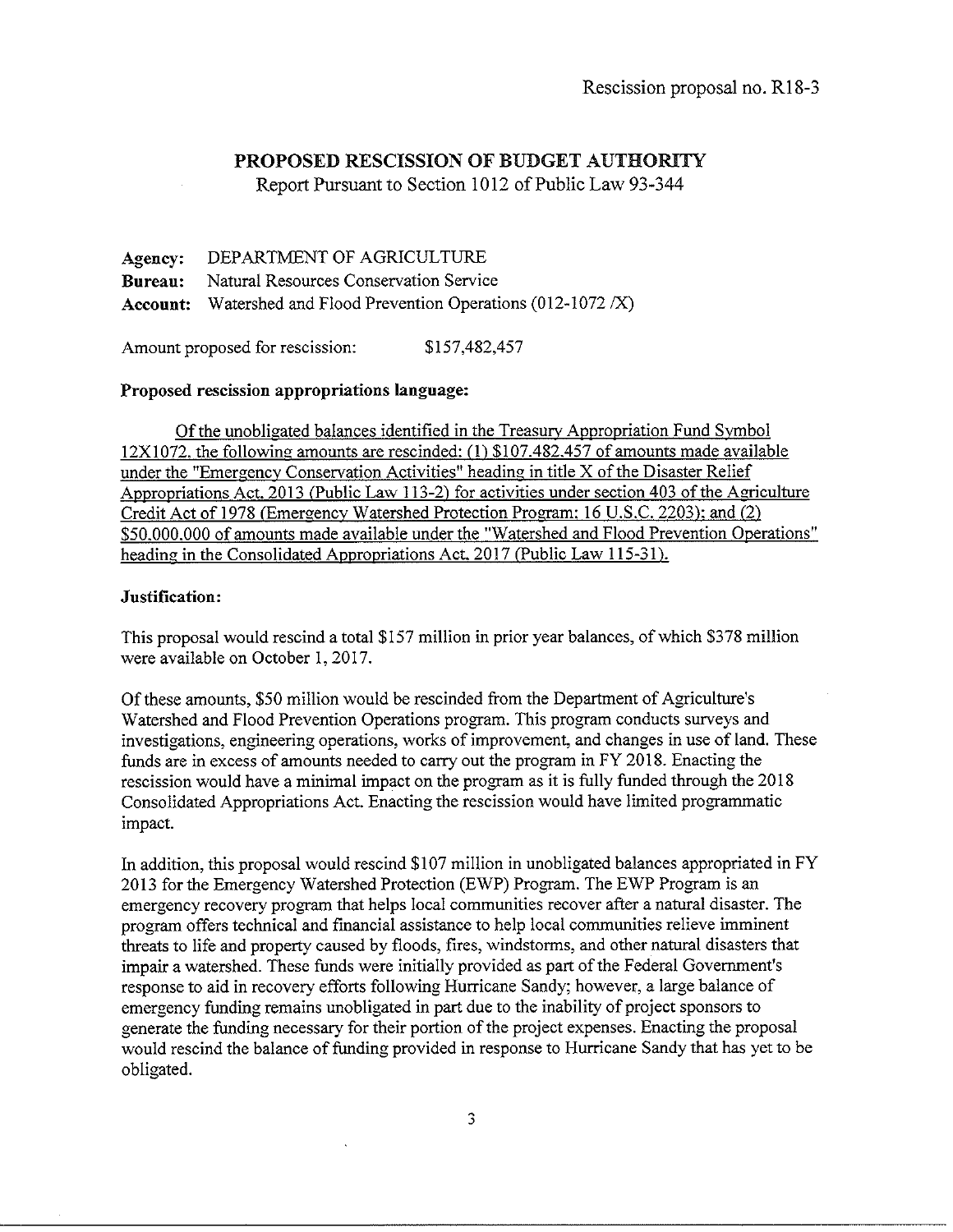Report Pursuant to Section 1012 of Public Law 93-344

**Agency:** DEPARTMENT OF AGRICULTURE **Bnrean:** Rural Housing Service **Account:** Rental Assistance Program (012-0137 2017/2018)

Amount proposed for rescission:  $$40,000,000$ 

### **Proposed rescission appropriations langnage:**

From amounts made available under this heading in the Consolidated Appropriations Act. 2017 (Public Law 115-31) that remain available until September 30. 2018. \$40.000.000 are rescinded.

### **Justification:**

This proposal would rescind \$40 million in carryover balances from the rental assistance program, of which there were \$40 million available on October I, 2017. The rental assistance program provides project-based rent on behalf of low and very-low income rural residents in Department of Agriculture financed multifamily housing projects. The FY 2018 appropriations fully funded the program, and these balances are not needed to fully renew all the rental assistance contracts in FY 2018.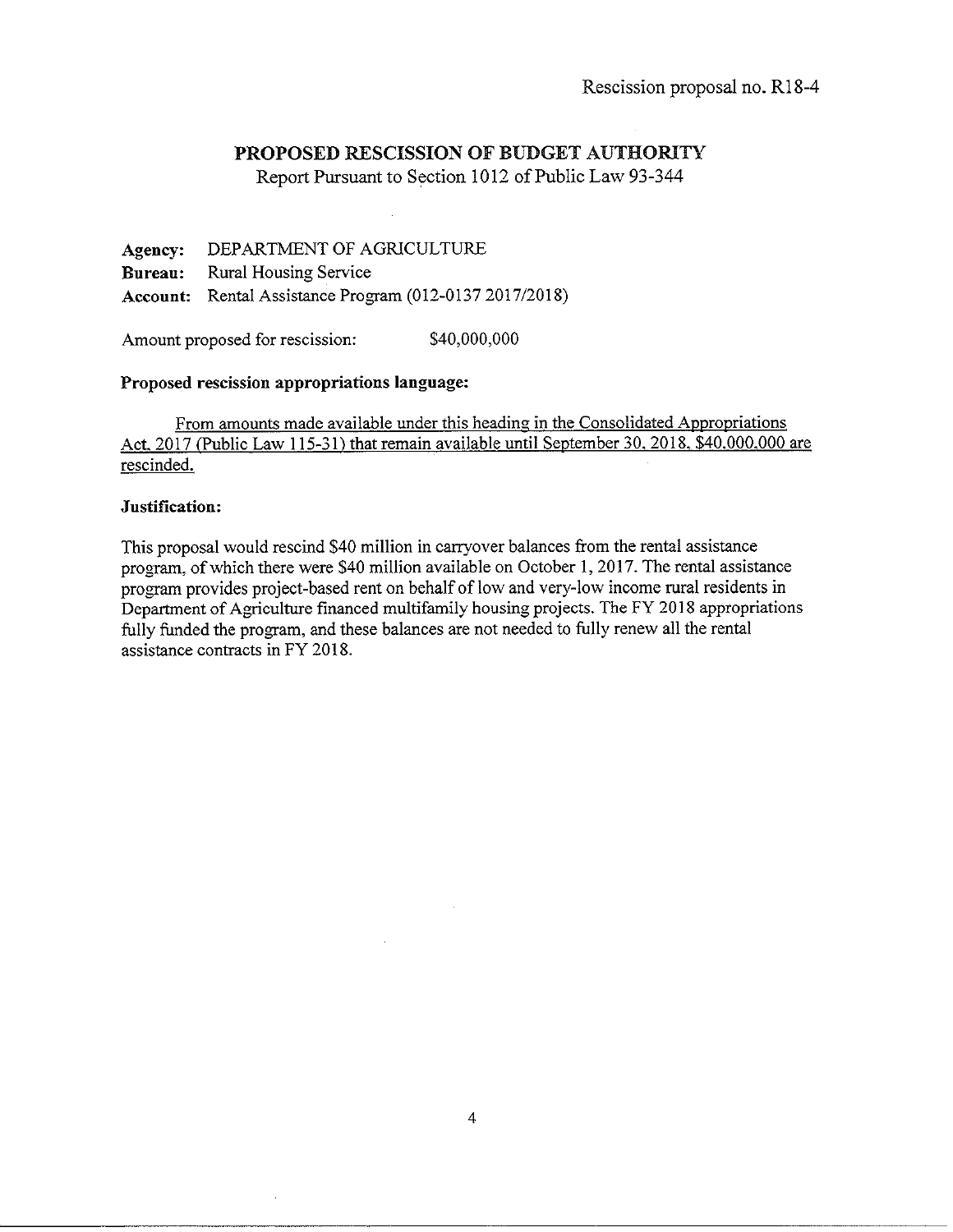Report Pursuant to Section 1012 of Public Law 93-344

**Agency:** DEPARTMENT OF AGRICULTURE **Bureau:** Rural Housing Service **Account:** Rural Community Facilities Program Account (012-1951 /X)

Amount proposed for rescission:  $$2,000,000$ 

### **Proposed rescission appropriations language:**

Of the unobligated balances available under this heading from the Consolidated Appropriations Act. 2017 (Public Law 115-31) and prior Acts. \$2.000.000 are rescinded.

### **Justification:**

This proposal would rescind \$2 million in carryover balances from the community facilities program account, of which \$10 million were available on October **1,** 2017. The community facilities grants provide assistance to low income rural communities for essential community facilities such as police stations and medical clinics. The FY 2018 appropriations fully funded the program, and these balances are not needed to carry out the program in FY 2018.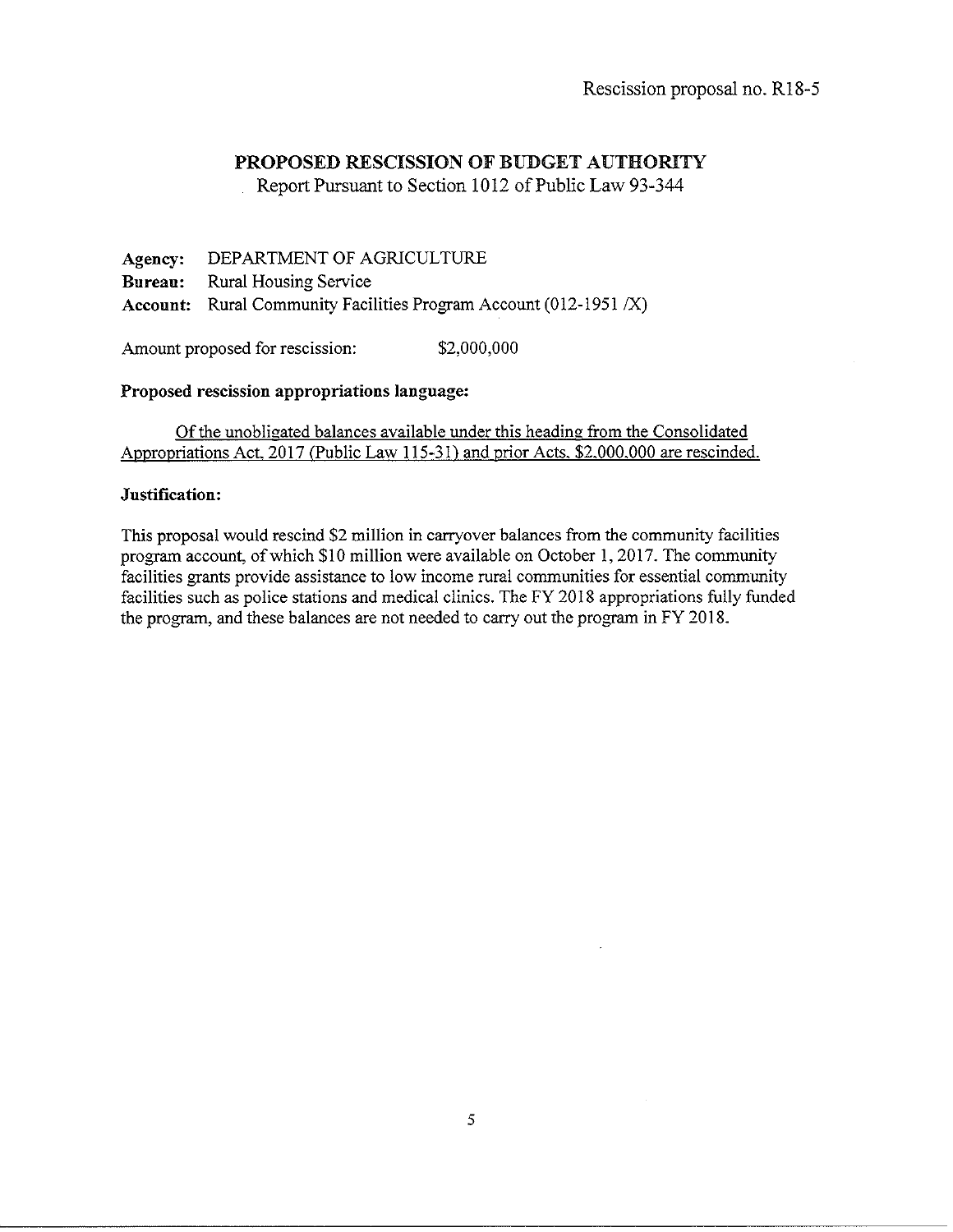Report Pursuant to Section 1012 of Public Law 93-344

Agency: DEPARTMENT OF AGRICULTURE **Bureau:** Rural Business-Cooperative Service Account: Rural Cooperative Development Grants (012-1900 *IX)* 

Amount proposed for rescission: \$14,705,229

### Proposed rescission appropriations language:

Of the unobligated balances available under this heading from the Consolidated Appropriations Act. 2017 (Public Law 115-31) and prior Acts. \$14.705.229 are rescinded.

### Justification:

This proposal would rescind \$15 million in FY 2018 carryover balances from the value-added agricultural product market development grants, of which \$24 million were available on October 1, 2017. The Value-Added Product Grant program provides grants to companies to market their agricultural products. These funds have been used for marketing things like chocolate-covered peanuts, which is wasteful given other Federal subsidies through the Farm Bill. Enaeting the rescission would eliminate carryover funding for these unnecessary grants.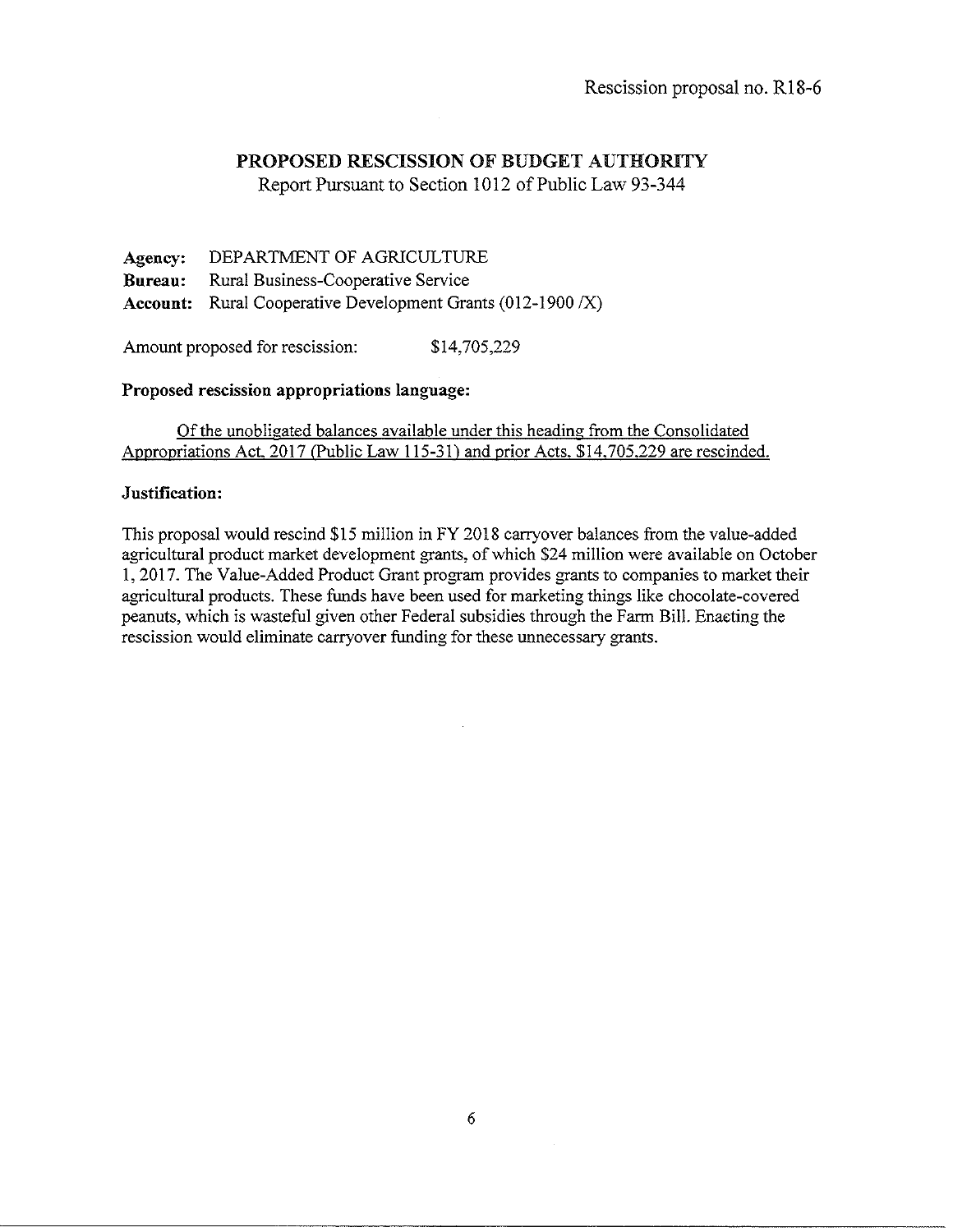Report Pursuant to Section 1012 of Public Law 93-344

Agency: Bureau: Account: Biorefinery Assistance Program Account (012-3106 *IX)*  DEPARTMENT OF AGRJCULTURE Rural Business-Cooperative Service

Amount proposed for rescission: \$36,410,174

#### Proposed rescission appropriations language:

Of the amounts made available in section 9003 of the Agricultural Act of 2014 (Public Law 113-79). \$36.410.174 are rescinded.

#### Justification:

This proposal would rescind \$36 million in unobligated balances of which \$92 million were available on October 1, 2017. The Biorefinery Assistance Program, operated by the Rural Business-Cooperative Service, encourages the production of biofuels, renewable chemicals, and bioproducts. These funds are in excess of amounts needed to carry out the program in FY 2018.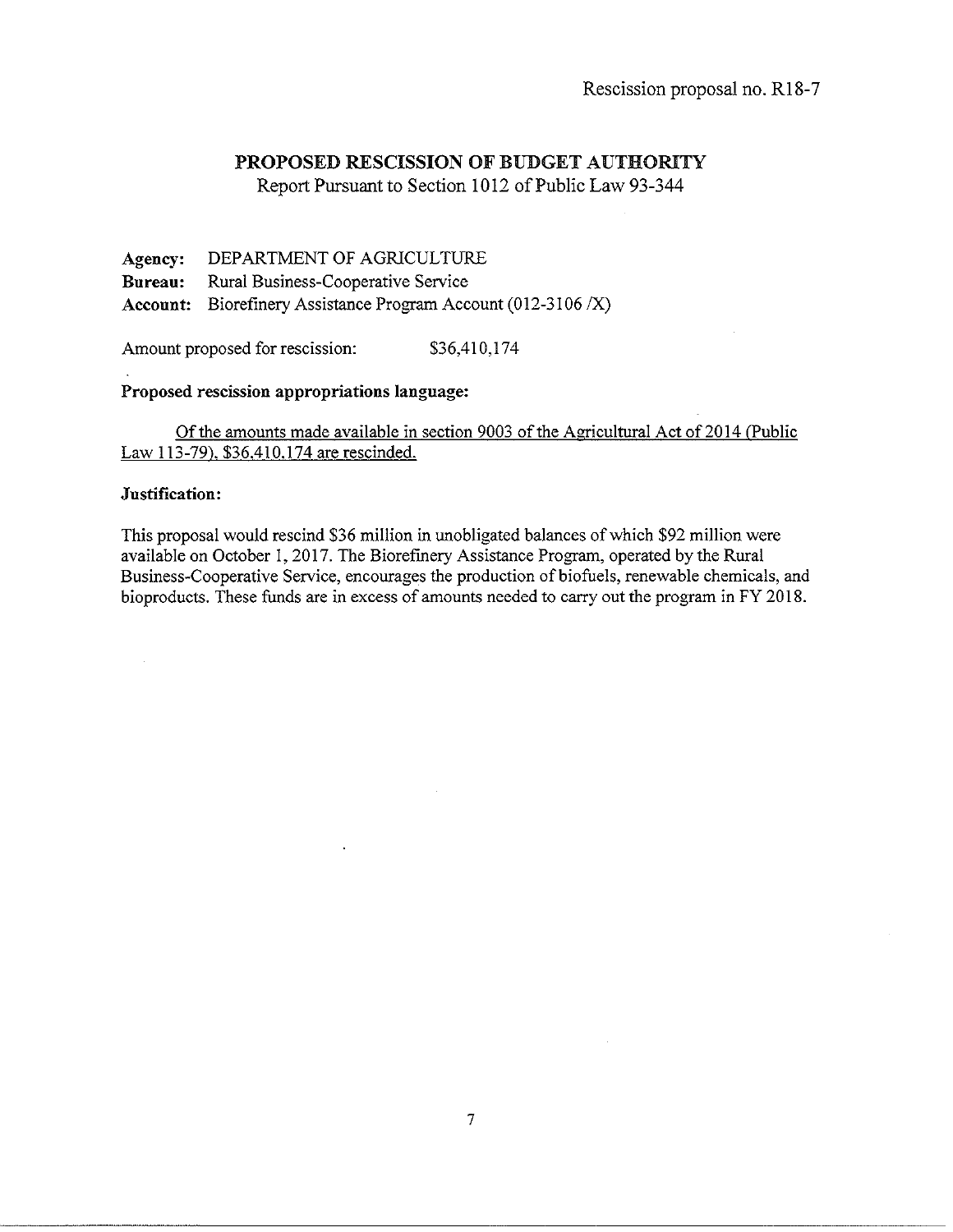Report Pursuant to Section 1012 of Public Law 93-344

Agency: DEPARTMENT OF AGRICULTURE Bureau: Rural Utilities Service Account: High Energy Cost Grants (012-2042 /X)

Amount proposed for rescission: \$13,275,855

### Proposed rescission appropriations language:

## Of the unobligated balances available under this heading from the Consolidated Appropriations Act. 2017 (Public Law 115-31) and prior Acts. \$13.275.855 are rescinded.

### Justification:

This proposal would rescind \$13 million in carryover balances for the High Cost Energy Grants, of which \$13 million were available on October 1, 2017. These grants are for communities to improve energy generation, transmission, or distribution at facilities in communities where the average residential cost for home energy exceeds 275 percent of the national average. The FY 2018 appropriations fully funded the program, and these balances are not needed to carry out the program in FY 2018.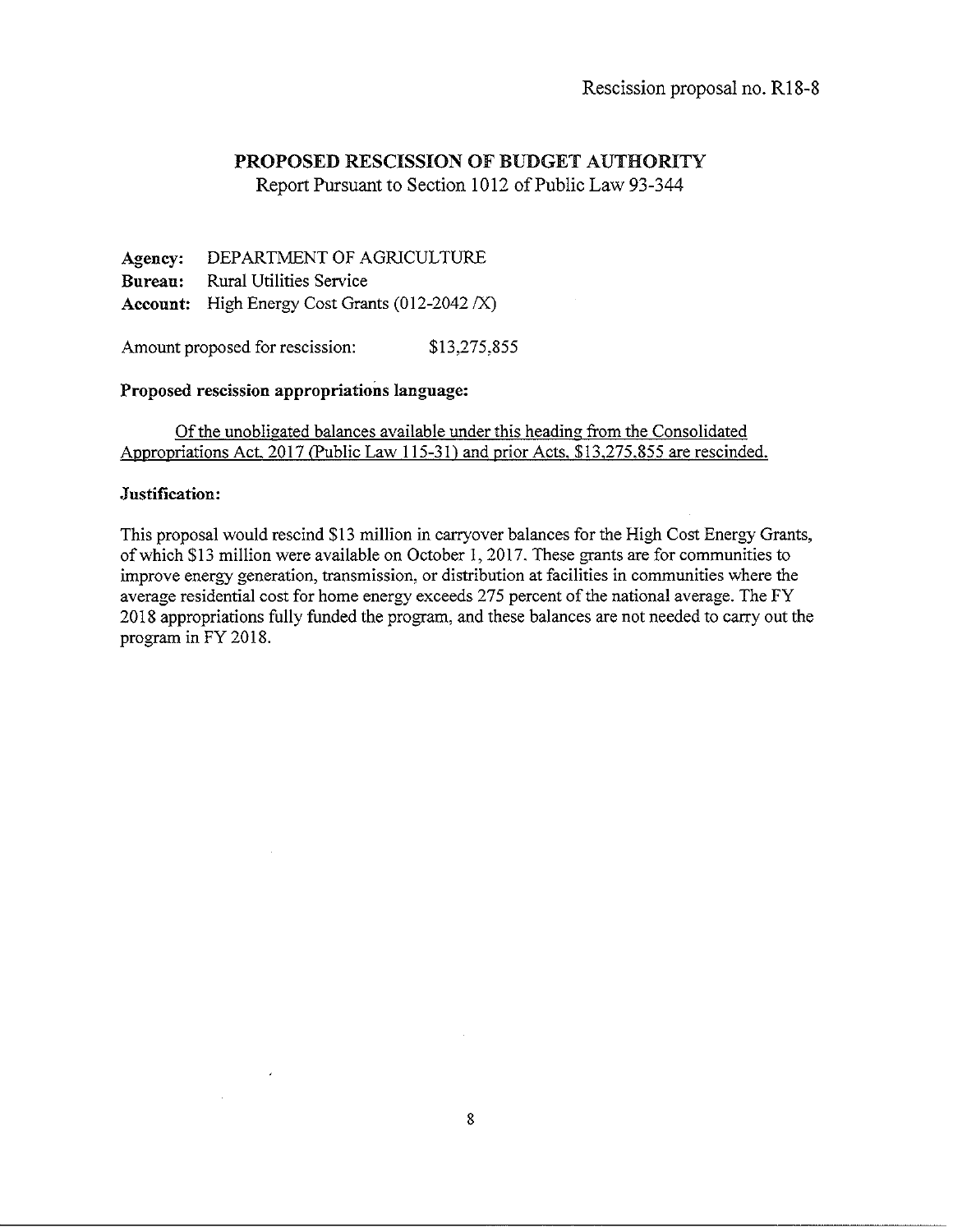Report Pursuant to Section 1012 of Public Law 93-344

Agency: DEPARTMENT OF AGRICULTURE Bureau: Rural Utilities Service Account: Rural Water and Waste Disposal Program Account (012-1980 *IX)* 

Amount proposed for rescission: \$37,000,000

# Proposed rescission appropriations Jangnage:

Of the unobligated balances available under this heading from the Consolidated Appropriations Act. 2017 (Public Law 115-31) and prior Acts. \$37.000.000 are rescinded: Provided. That no amounts may be rescinded from amounts that were designated by the Congress as an emergency or disaster relief requirement pursuant to the concurrent resolution on the budget or the Balanced Budget and Emergencv Deficit Control Act of 1985. as amended.

# Jnstification:

This proposal would rescind \$37 million in carryover balances from the Water and Wastewater program account, of which there were \$40 million available on October 1, 2017. The Water and Wastewater program provides a grant/loan combination to low income communities of 10,000 or less for clean drinking water and wastewater facilities in rural America. The FY 2018 appropriations fully funded the program, and these balances are not needed to carry out the program in FY 2018.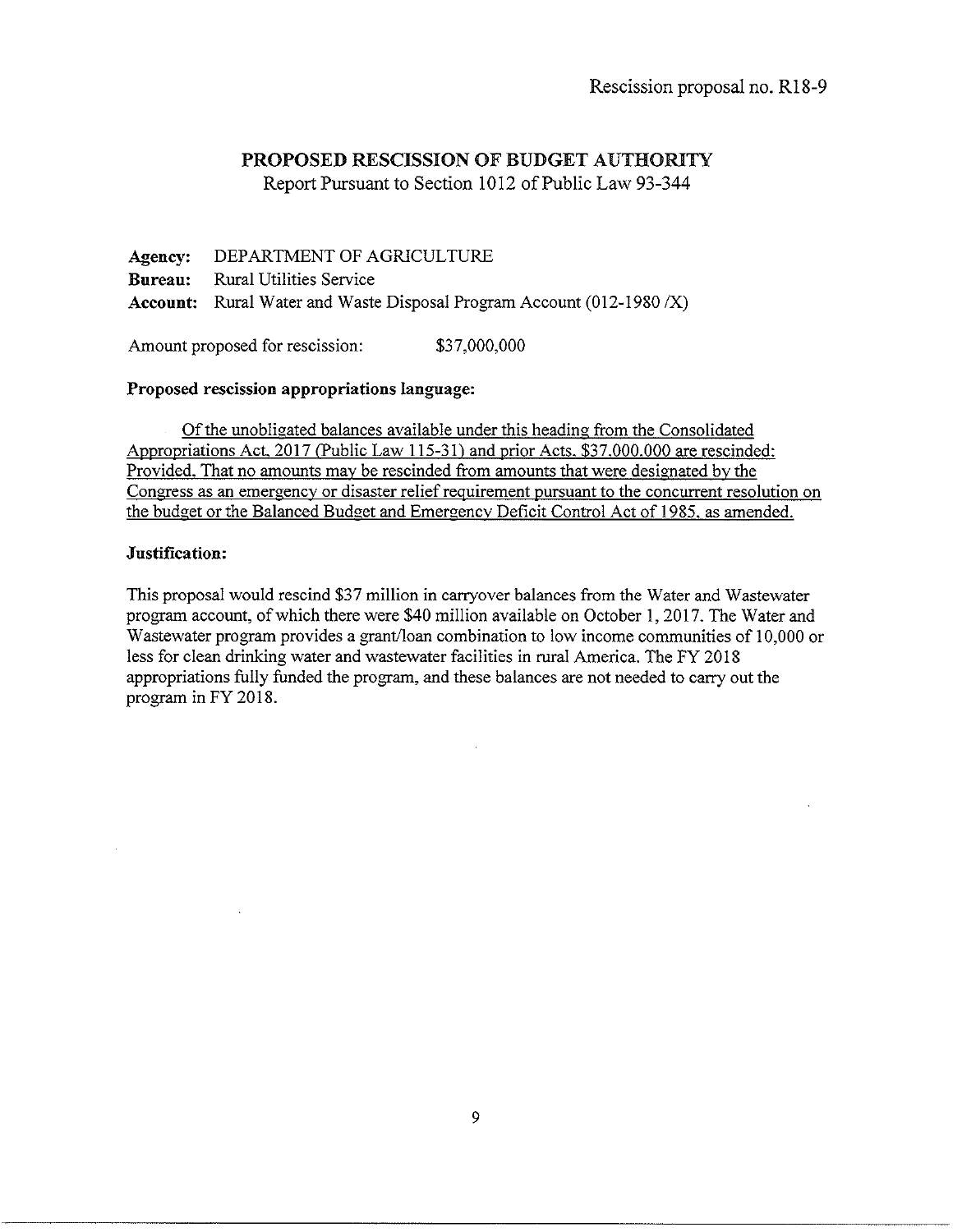Report Pursuant to Section 1012 of Public Law 93-344

Agency: Bureau: Account: Land Acquisition  $(012-5004 / X)$ DEPARTMENT OF AGRICULTURE Forest Service

Amount proposed for rescission:  $$16,000,000$ 

#### Proposed rescission appropriations language:

Of the unobligated balances available under this heading from the Consolidated Appropriations Act. 2017 (Public Law 115-31) and prior Acts that were derived from the Land and Water Conservation Fund. \$16.000.000 are permanently rescinded.

### Justification:

This proposal would rescind \$16 million in prior year balances for the Forest Service for acquisition of additional land, of which there were \$19 million available on October 1, 2017. The Forest Service Land Acquisition program funds the acquisition of lands, waters, and related interests within the National Forest System to further Agency land management objectives for landscape restoration, outdoor recreation and public access, conservation of wildlife habitat, and protection of water quality. The proposed rescission would reduce unobligated budget authority that is inconsistent with the President's policies. Enacting the rescission would eliminate land purchase projects in national forests, while projects to increase open public access for hunting, fishing, and other recreational uses would continue to be funded from the amounts available.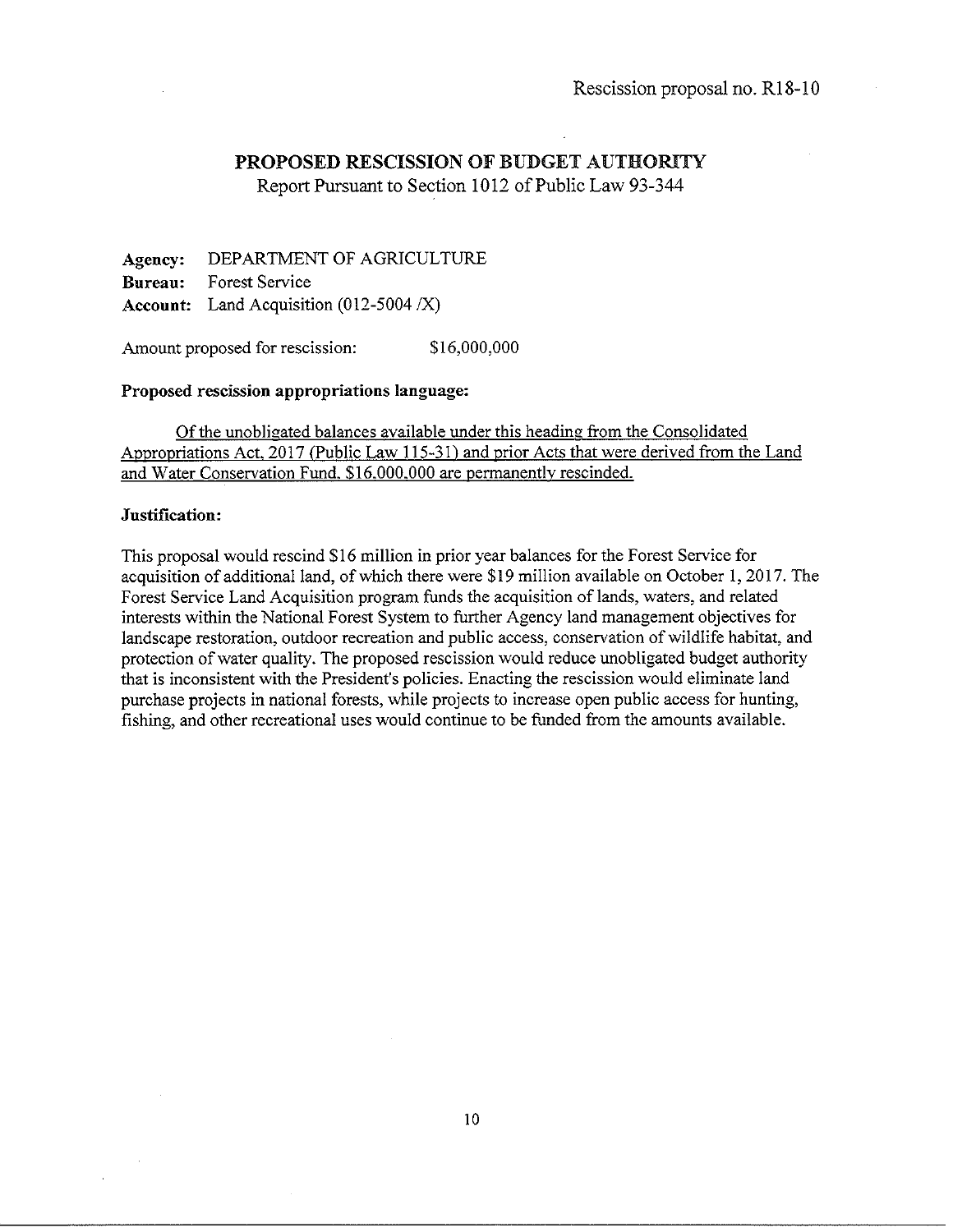Report Pursuant to Section 1012 of Public Law 93-344

**Agency: Bureau: Account:**  Economic Development Assistance Programs (013-2050 *IX)*  DEPARTMENT OF COMMERCE Economic Development Administration

Amount proposed for rescission: \$30,000,000

### **Proposed rescission appropriations language:**

Of the unobligated balances available under this heading from prior year appropriations. \$30.000.000 are rescinded.

#### **Justification:**

This proposal would rescind \$30 million in prior year balances of which there were nearly \$44 million available on October 1, 2017. The Economic Development Administration (EDA)'s Economic Development Assistance Programs (EDAP) provide competitive economic development grants to economically distressed communities. The authorization for this program expired in 2008 and the Government Accountability Office has identified EDA programs as duplicative of several other economic development programs. Since 2015, the Congress has enacted rescissions ofEDAP balances from prior year appropriations. The Consolidated Appropriations Act, 2018 (Public Law 115-141) rescinded \$10 million of unobligated balances from prior year appropriations. This proposal increases that rescission by an additional \$30 million, consistent with the larger rescission proposed in the FY 2018 Budget. Enacting the rescission would not impact EDA's ability to obligate funds appropriated in FY 2018, but would reduce the total funds available for award by the amount of the enacted rescission.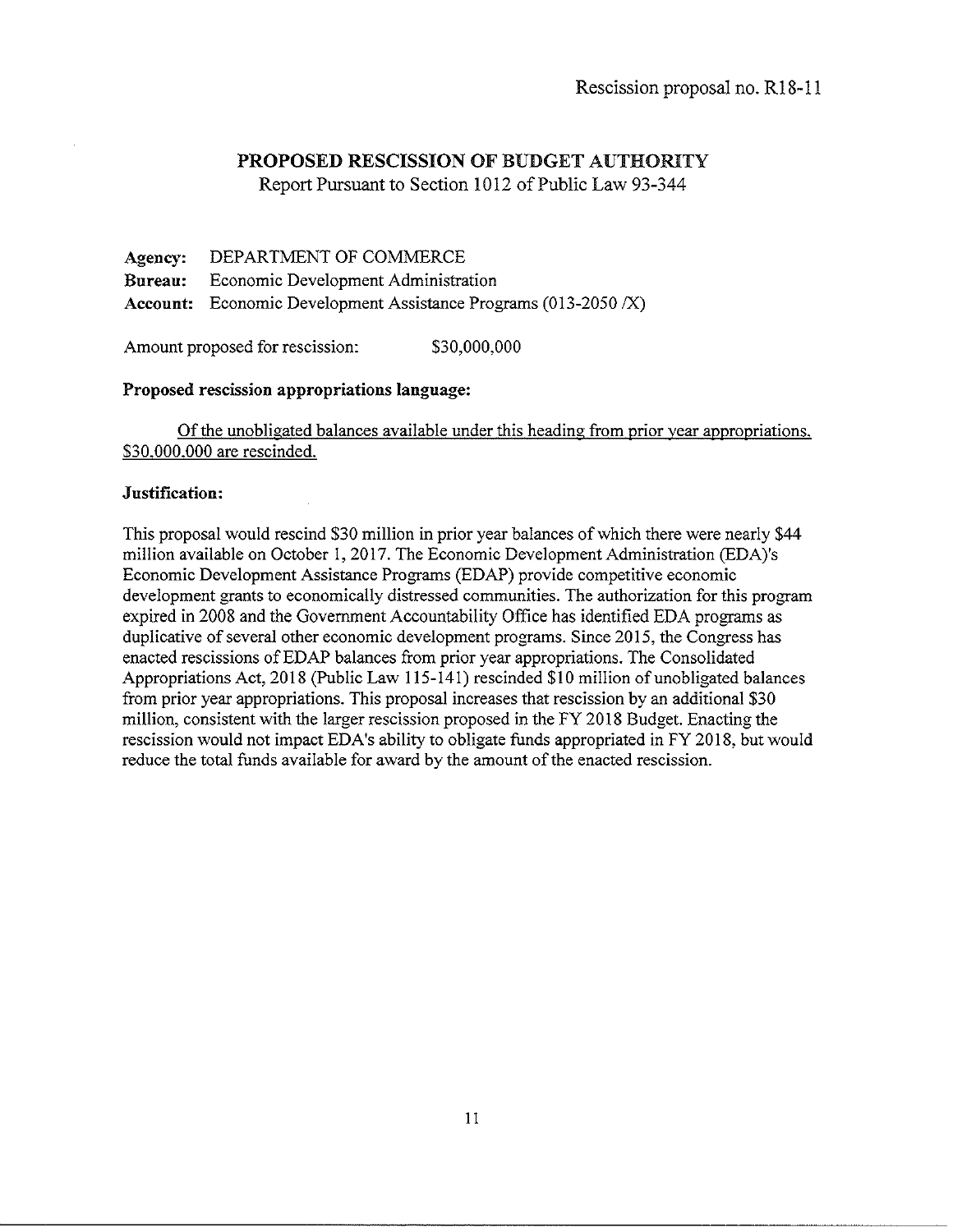Report Pursuant to Section 1012 of Public Law 93-344

**Agency: Bureau:**  DEPARTMENT OF ENERGY Energy Programs **Account:** Advanced Technology Vehicles Manufacturing Loan Program (089-0322 IX)

Amount proposed for rescission:  $$4,333,499,814$ 

#### **Proposed rescission appropriations language:**

Any unobligated balances of amounts provided by section 129 of the Consolidated Security. Disaster Assistance. and Continuing Appropriations Act. 2009 (Public Law 110-329) for the cost of direct loans as authorized by section 136(d) of the Energy Independence and Security Act of 2007 (Public Law 110-140) are rescinded.

#### **Justification:**

This proposal would rescind \$4 billion in unobligated balances, of which there were \$4 billion available on October I, 2017, from amounts appropriated in FY 2009 for the cost of direct loans under the Advanced Technology Vehicles Manufacturing Loan Program. The Advanced Technology Vehicles Manufacturing Loan Program provides loans to automobile and automobile part manufacturers for the cost of re-equipping, expanding, or establishing manufacturing facilities in the United States to produce advanced technology vehicles or qualified components and for associated engineering integration costs. This proposed rescission would eliminate budget authority that is inconsistent with the President's policies. Enacting the rescission would support the elimination of the program. Since its inception in 2007 only five loans have been closed under this authority, and since 2011 no new loans have closed. The proposed rescission would have no effect on outlays.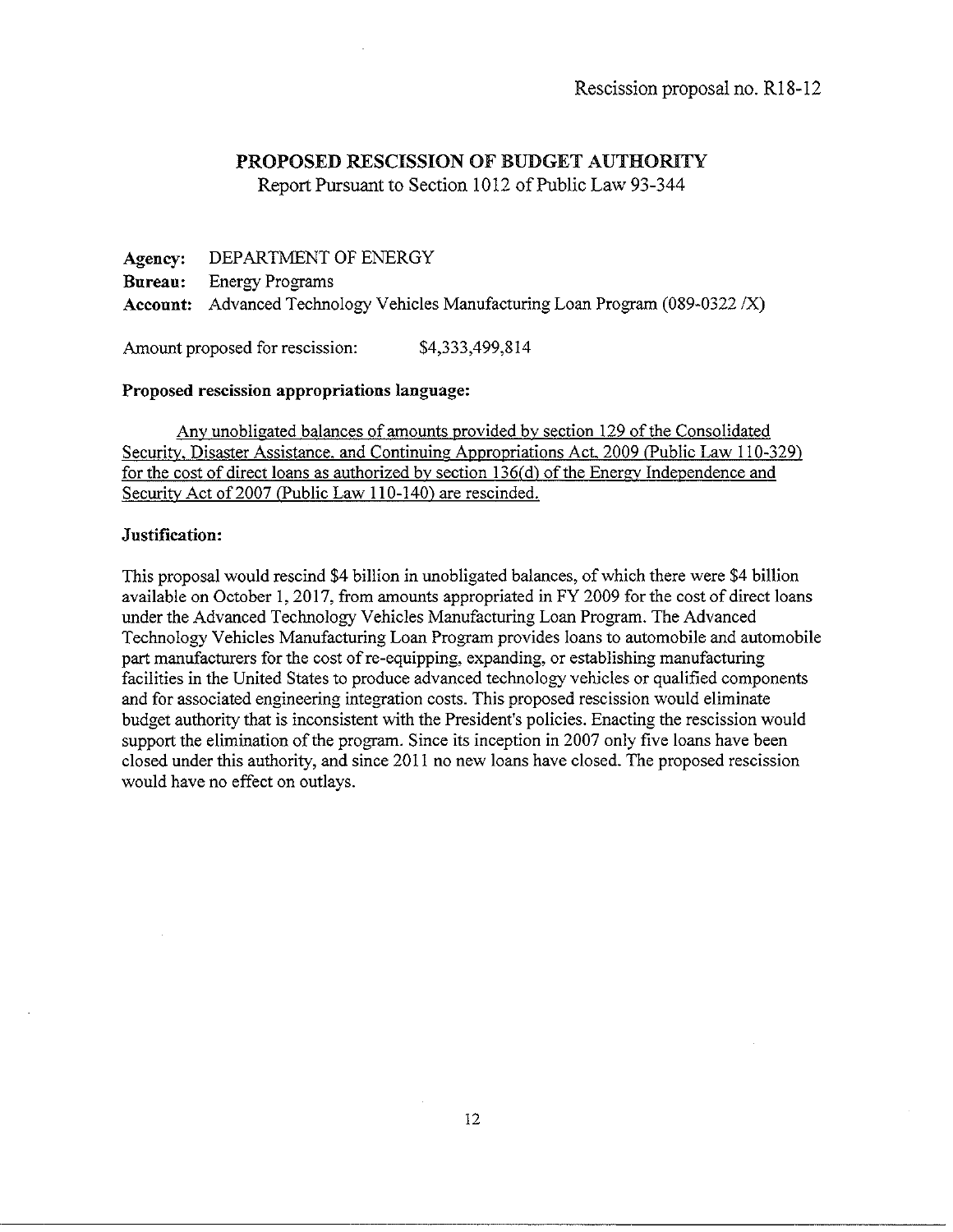Report Pursuant to Section 1012 of Public Law 93-344

**Agency:** DEPARTMENT OF ENERGY **Bureau:** Energy Programs **Account:** Title 17 Innovative Technology Loan Guarantee Program (089-0208 *IX)* 

Amount proposed for rescission: \$160,682,760

## **Proposed rescission appropriations language:**

Of the unobligated balances made available bv section 1425 of the Department of Defense and Full-Year Continuing Appropriations Act. 2011 (Public Law 112-10) for the cost of loan guarantees for renewable energy or efficient end-use energy technologies under section 1703 of the Energy Policy Act of2005 (42 U.S.C. 15513) \$160.682.760 are rescinded.

### **Justification:**

This proposal would rescind \$161 million in unobligated subsidy amounts appropriated in FY 2011 for the Title 17 Innovative Technology Loan Guarantee Program, of which there were \$161 million available on October **1,** 2017. The Title 17 Innovative Technology Loan Guarantee Program encourages early commercial use of new or significantly improved technologies in energy projects. This proposed rescission would eliminate subsidy amounts that are inconsistent with the President's policies. Enacting the rescission would support the elimination of the program. Only three loan guarantees have been closed through this program since its inception, all related to a single project. The proposed rescission would have no effect on outlays.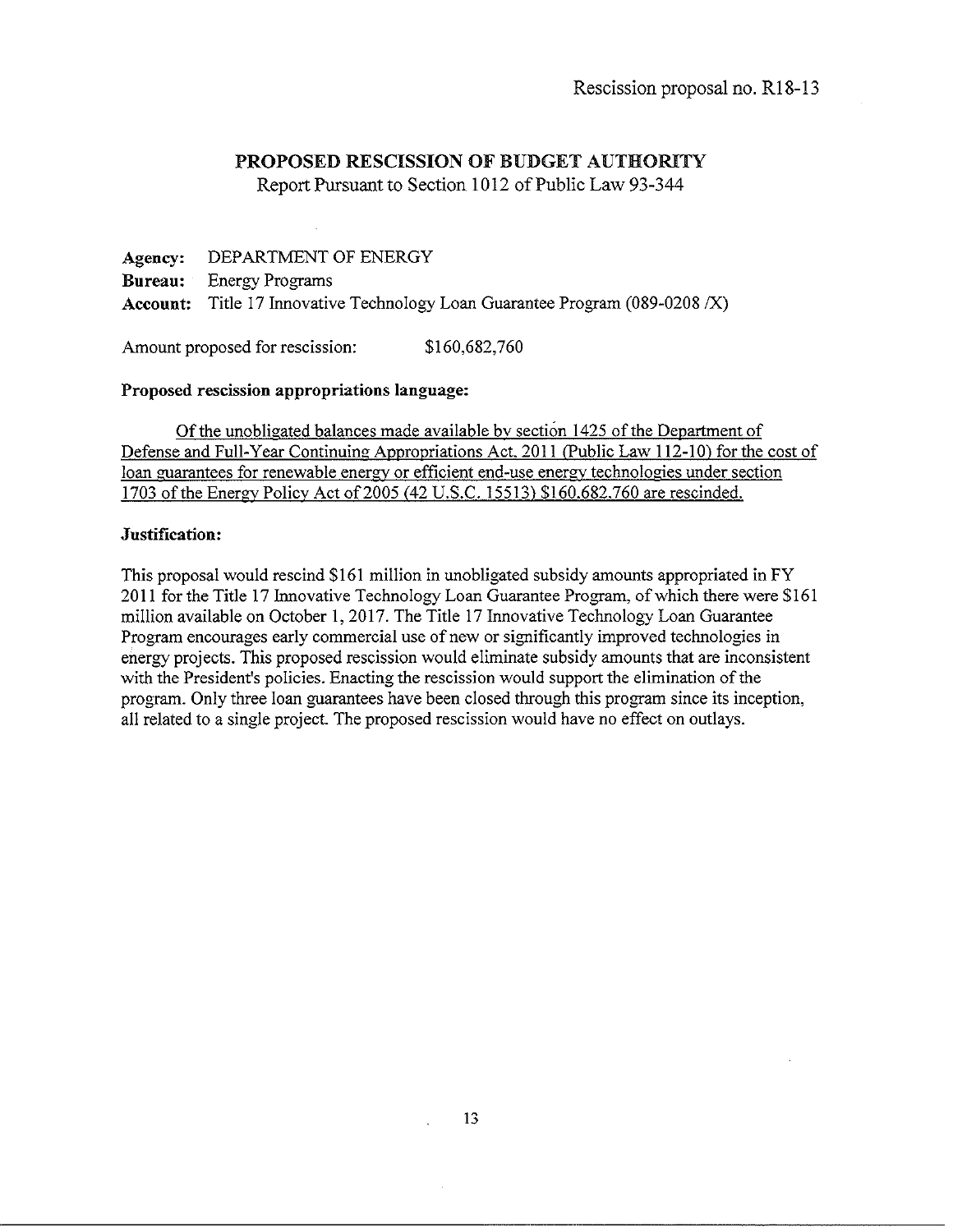Report Pursuant to Section 1012 of Public Law 93-344

Agency: Bureau: Account: DEPARTMENT OF ENERGY Energy Programs Title 17 Innovative Technology Loan Guarantee Program, Recovery  $(089-0209/X)$ 

Amount proposed for rescission: \$523,212,221

### Proposed rescission appropriations language:

Any unobligated balances of amounts made available under this heading in the American Recovery and Reinvestment Act of 2009 (Public Law 111-5) for the cost of guaranteed loans authorized by section 1705 of the Energy Policy Act of 2005 are rescinded.

# Justification:

This proposal would rescind \$523 million in unobligated credit subsidy amounts appropriated in FY 2009 for the Title 17 Innovative Technology Loan Guarantee Program, of which there were \$523 million available on May 1, 2018. Appropriated by the Obama stimulus package, the program encourages early commercial use of new or significantly improved technologies in energy projects. This proposed rescission would eliminate subsidy amounts that are inconsistent with the President's policies. Enacting the rescission would support the elimination of the program. The proposed rescission would have no effect on outlays.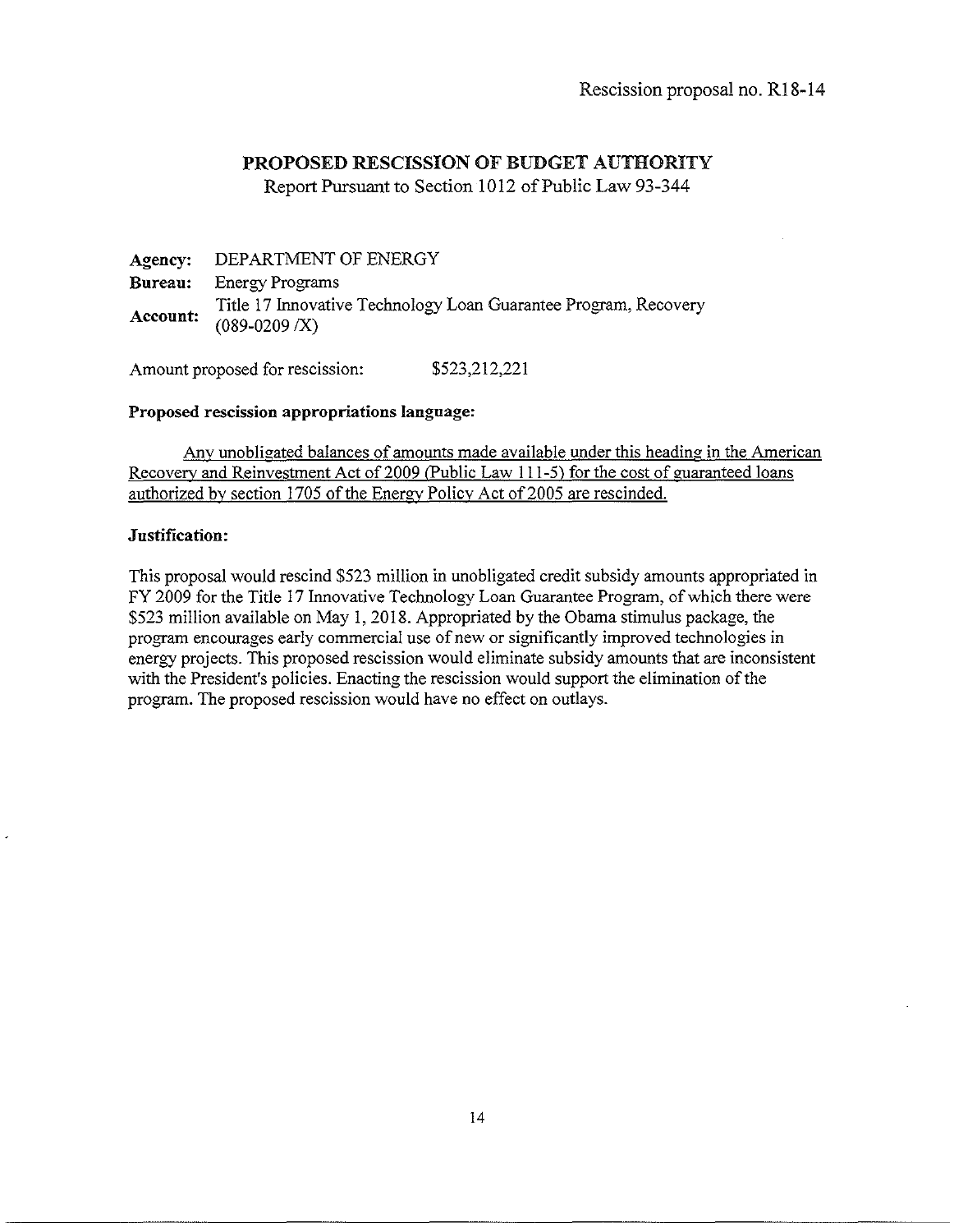Report Pursuant to Section 1012 of Public Law 93-344

**Agency: Bureau: Account:**  Children's Health Insurance Fund (075-0515 *IX)*  DEPARTMENT OF HEALTH AND HUMAN SERVICES Centers for Medicare and Medicaid Services

Amount proposed for rescission:  $$5,149,512,000$ 

#### **Proposed rescission appropriations language:**

Of the unobligated balances available from section 30l(b)(3) of Public Law 114-10 and pursuant to section 2104(m)(2)(B)(iv) of the Social Security Act. \$5.149.512.000 are rescinded.

#### **Justification:**

This proposal would rescind \$5. I billion in amounts made available by the Medicare Access and CHIP Reauthorization Act of 2015 to supplement the 2017 national allotments to States, including \$3.1 billion in unobligated balances available on October I, 2017, and \$2 billion in recoveries as of May 7, 2018. The 2017 one-time appropriation was made available in addition to the annual Children's Health Insurance Program (CHIP) appropriation to reimburse states for eligible CHIP expenses. Authority to obligate these funds to States expired on September 30, 2017, and the remaining funding is no longer needed. Enacting the rescission would have no programmatic impact. The proposed rescission would have no effect on outlays.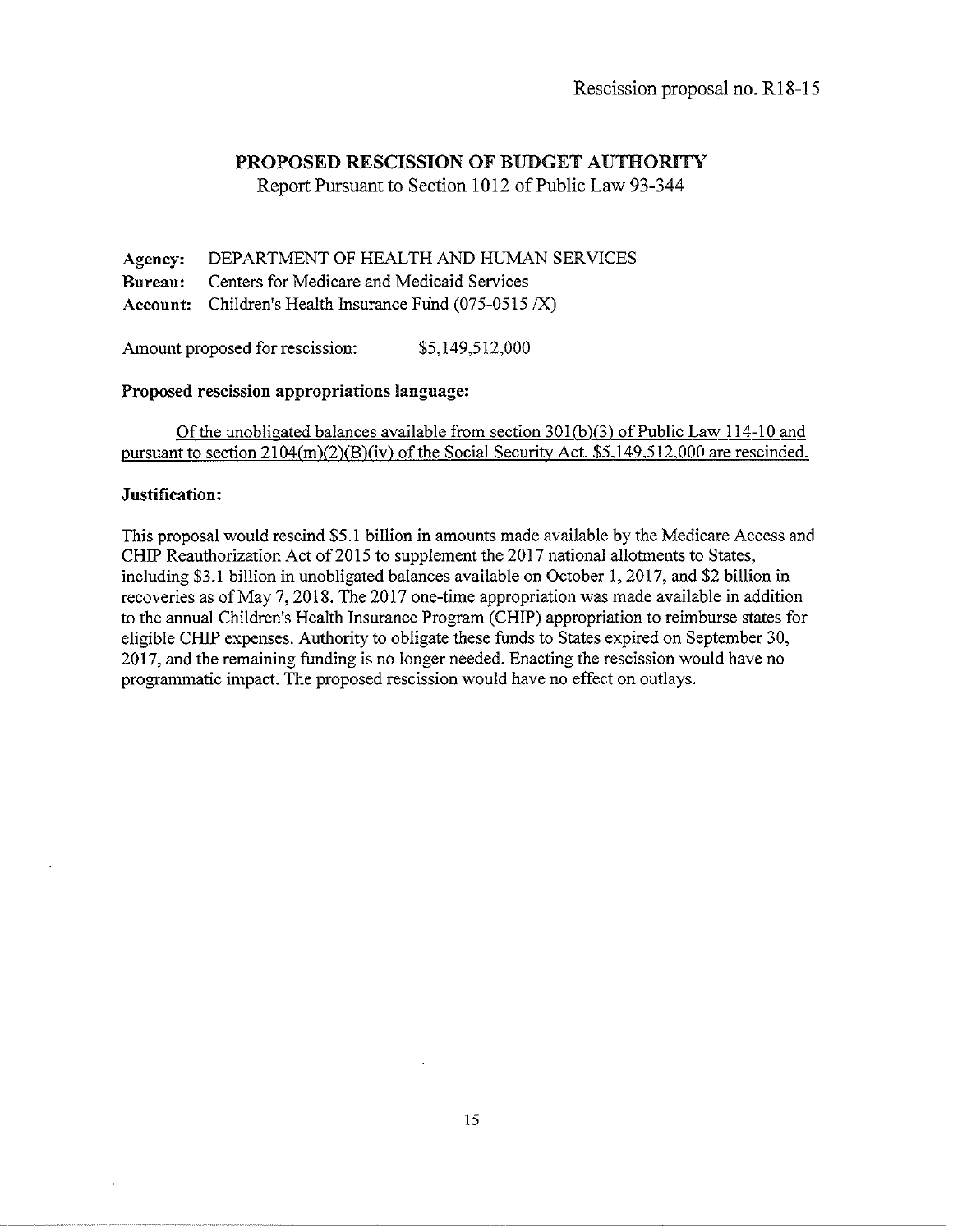Report Pursuant to Section 1012 of Public Law 93-344

Agency: DEPARTMENT OF HEALTH AND HUMAN SERVICES Bureau: Centers for Medicare and Medicaid Services Account: Center for Medicare and Medicaid Innovation (075-0522 /X)

Amount proposed for rescission: \$800,000,000

#### Proposed rescission appropriations language:

Of the amounts made available in section  $1115A(f)(1)(B)$  of the Social Security Act. \$800.000.000 are rescinded.

### Justification:

This proposal would rescind \$800 million in amounts made available under Public Law 111-148 for FY s 2011 to 2019 for the Center for Medicare and Medicaid Innovation (the Innovation Center) of which there were \$3.5 billion available on October I, 2017. The Innovation Center was created to test innovative payment and service delivery models to reduce program expenditures under Medicare, Medicaid, and CHIP while preserving or enhancing quality of care. These funds are in excess of amounts needed to carry out the Innovation Center's planned activities in FYs 2018 and 2019, and the Innovation Center will receive a new mandatory appropriation in FY 2020. Enacting the rescission would allow the Innovation Center to continue its current activity, initiate new activity, and continue to pay for its administrative costs.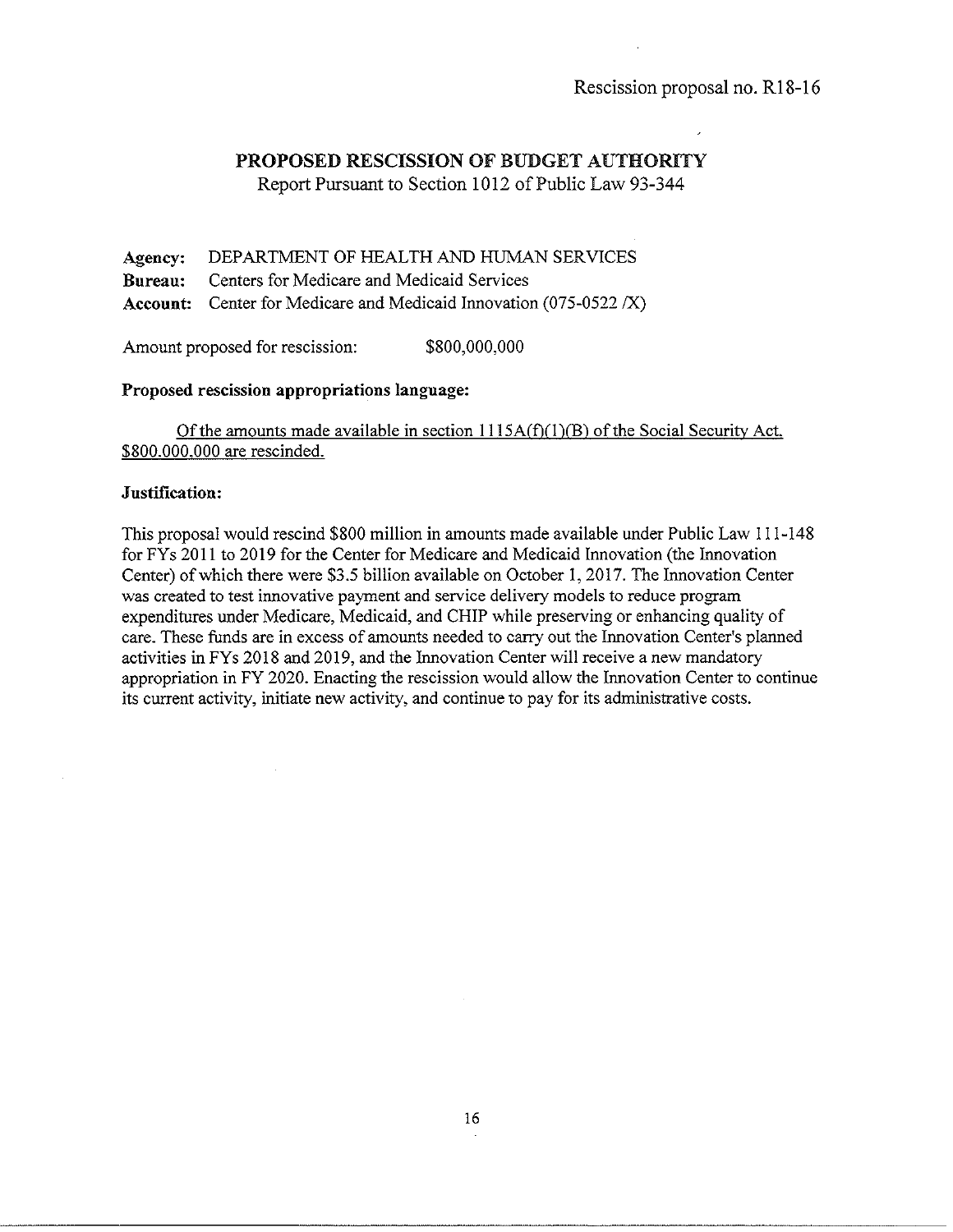Report Pursuant to Section 1012 of Public Law 93-344

Agency: DEPARTMENT OF HEALTH AND HUMAN SERVICES Bureau: Centers for Medicare and Medicaid Services Account: Child Enrollment Contingency Fund (075-5551 /X)

Amount proposed for rescission:  $$1,865,000,000$ 

### Proposed rescission appropriations language:

Of the amounts deposited in the Child Enrollment Contingencv Fund for fiscal year 2018 under section 2104(n)(2) of the Social Security Act. \$1.865.000.000 are permanentlv rescinded.

### Justification:

This proposal would rescind \$1.9 billion in amounts available for the Children's Health Insurance Program Contingency Fund, of which there were \$2.4 billion available as of March 23, 2018. The Contingency Fund provides payments to States that experience funding shortfalls due to higher than expected enrollment. At this time, the Centers for Medicare and Medicaid Services does not expect that any State would require a Contingency Fund payment in FY 2018; therefore, this funding is not needed. Enacting this rescission would have no programmatic impact. The proposed rescission would have no effect on outlays.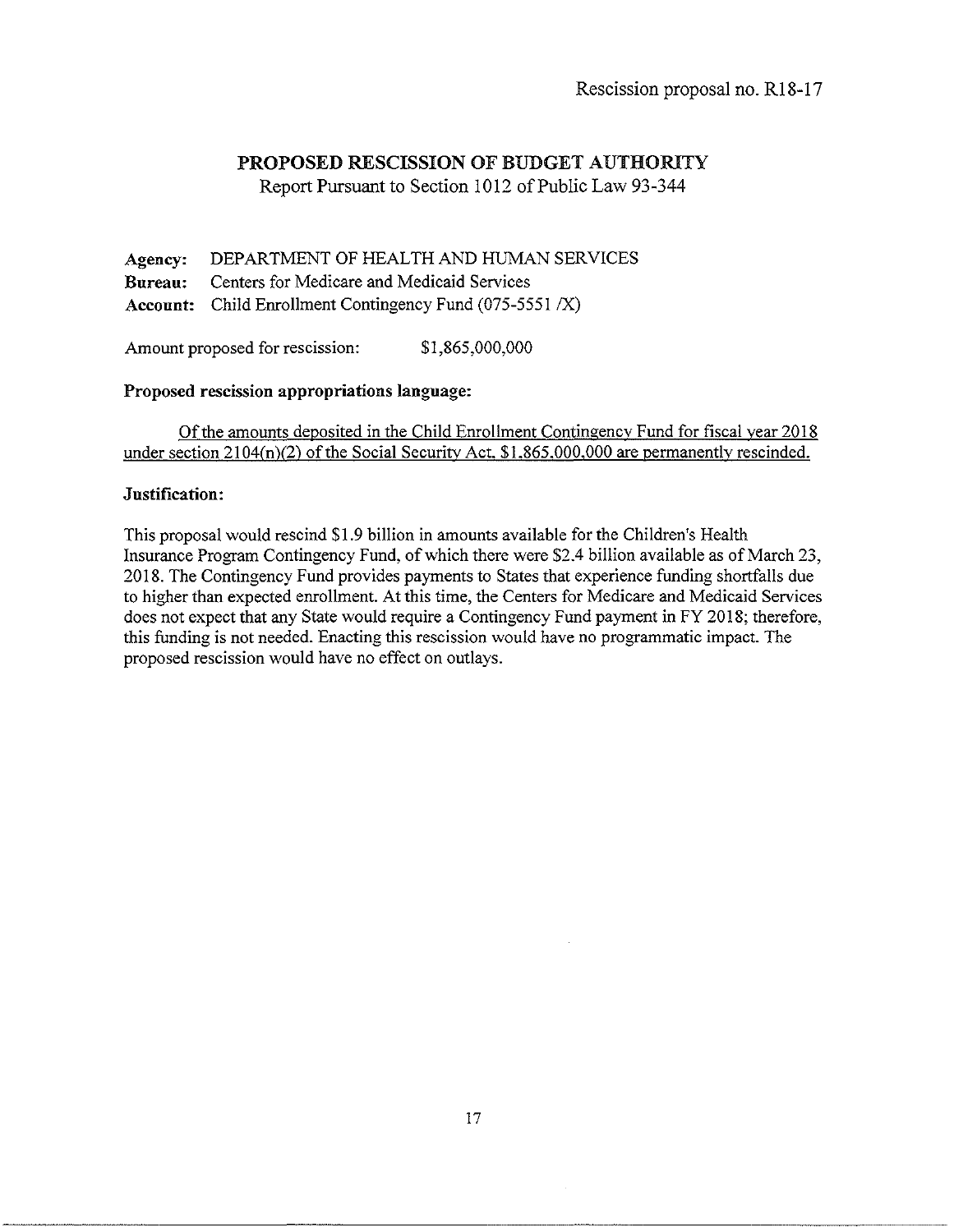Report Pursuant to Section 1012 of Public Law 93-344

Agency: DEPARTMENT OF HEALTH AND HUMAN SERVICES Bureau: Departmental Management Account: Nonrecurring Expenses Fund (075-0125 /X)

Amount proposed for rescission: \$220,000,000

### Proposed rescission appropriations language:

Of the unobligated balances available in the Nonrecurring Expenses Fund established in section 223 of division G of Public Law 110-161. \$220.000.000 are rescinded.

### Justification:

This proposal would rescind \$220 million in unobligated balances made available under Public Law 110-161, of which there were \$510 million available on October 1, 2017. The Nonrecurring Expenses Fund (NEF) is a no-year account that receives transfers of expired unobligated balances from discretionary accounts prior to cancellation. The NEF is used for capital acquisition, including facilities infrastructure and information technology. This proposal would rescind available unobligated balances. The Department of Health and Human Services could continue to fund high priority projects with other sources of funding.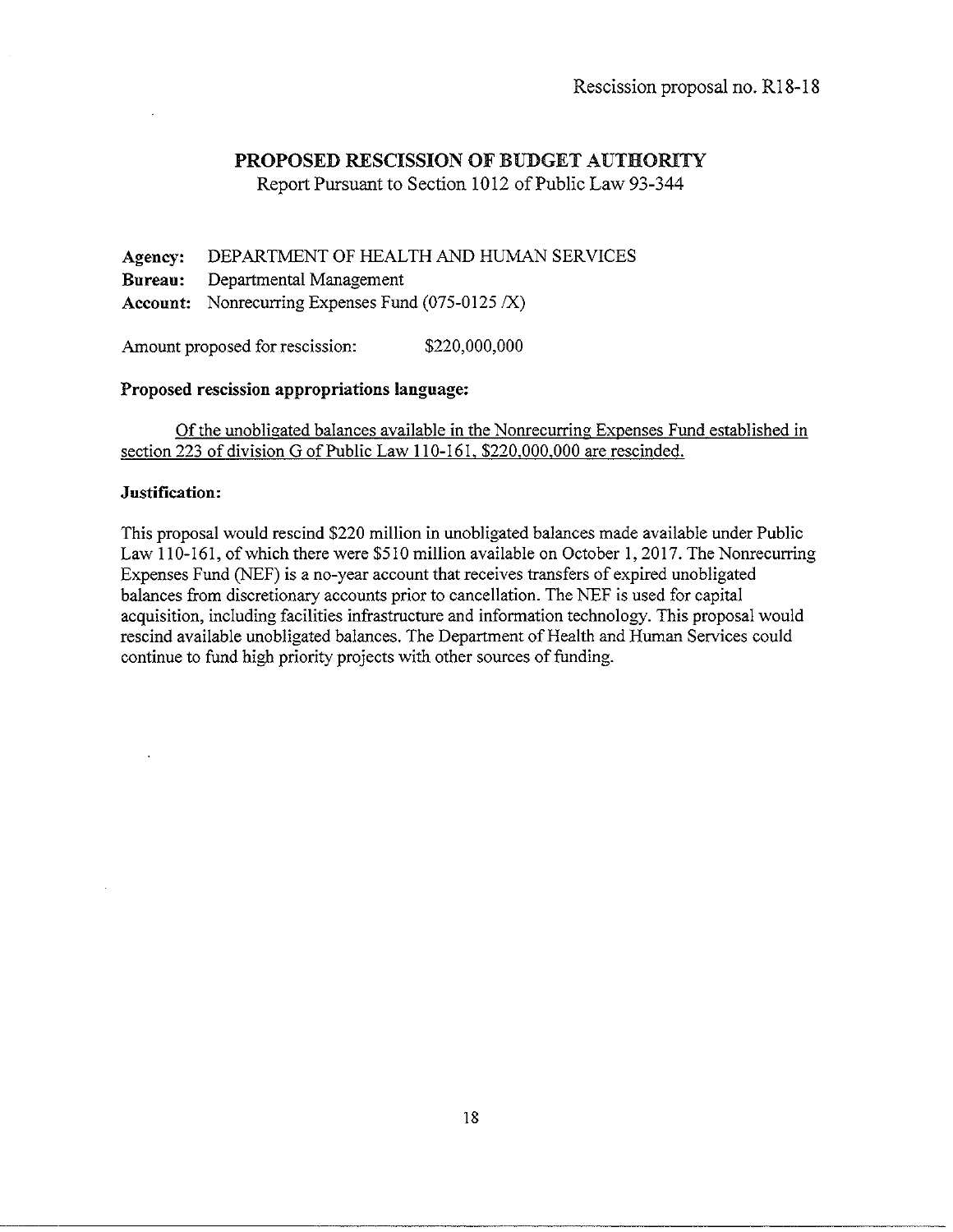Report Pursuant to Section 1012 of Public Law 93-344

**Agency:** DEPARTMENT OF HOUSING AND URBAN DEVELOPMENT **Bureau:** Public and Indian Housing Programs **Account:** Public Housing Capital Fund (086-0304 2015/2018)

Amount proposed for rescission: \$1,192,287

#### **Proposed rescission appropriations language:**

Of the unobligated balances available under this heading from the Consolidated and Further Continuing Appropriations Act. 2015 (Public Law 113-235). \$1.192.287 are rescinded.

#### **Justification:**

This proposal would rescind **\$1** million in prior year balances of which there were \$2 million available on October 1, 2017. The Capital Fund largely provides formula modernization grants to public housing authorities to address the capital repair needs in about one million units of public housing, in addition to set-asides for resident self-sufficiency programs and other programmatic needs. The proposed rescission would reduce budget authority that is inconsistent with the President's policies. Enacting the rescission would reduce prior year balances available for capital repair needs, emergency repairs including safety and security measures, physical inspections, administrative and judicial receiverships, and Resident Opportunity and Self-Sufficiency (ROSS) grants. Amounts appropriated in FY 2018 forthe Public Housing Capital Fund could be used for some of these activities.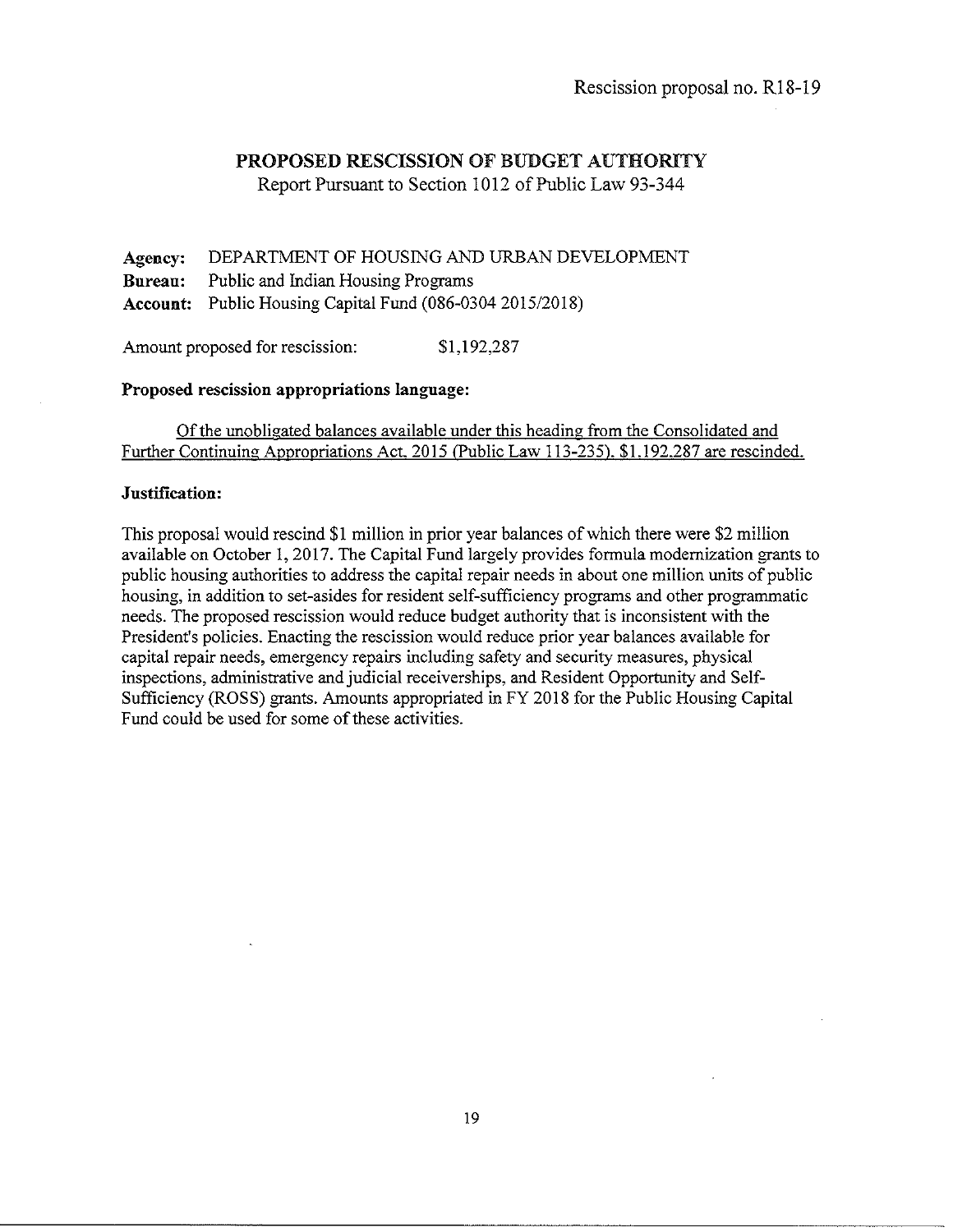Report Pursuant to Section 1012 of Public Law 93-344

Agency: Bureau: Account: Public Housing Capital Fund (086-03042016/2019) DEPARTMENT OF HOUSING AND URBAN DEVELOPMENT Public and Indian Housing Programs

Amount proposed for rescission: \$5,243,222

#### Proposed rescission appropriations language:

Of the unobligated balances available under this heading from the Consolidated Appropriations Act. 2016 (Public Law 114-113). \$5.243.222 are rescinded.

#### Justification:

This proposal would rescind \$5 million in prior year balances of which there were \$6 million available on October I, 2017. The Capital Fund largely provides formula modernization grants to public housing authorities to address the capital repair needs in about one million units of public housing, in addition to set-asides for resident self-sufficiency programs and other programmatic needs. The proposed rescission would reduce budget authority that is inconsistent with the President's policies. Enacting the rescission would reduce prior year balances available for capital repair needs, emergency repairs including safety and security measures, physical inspections, administrative and judicial receiverships, and competitive Resident Opportunity and Self-Sufficiency (ROSS) and Jobs-Plus grants. Amounts appropriated in FY 2018 for the Public Housing Capital Fund could be used for some of these activities.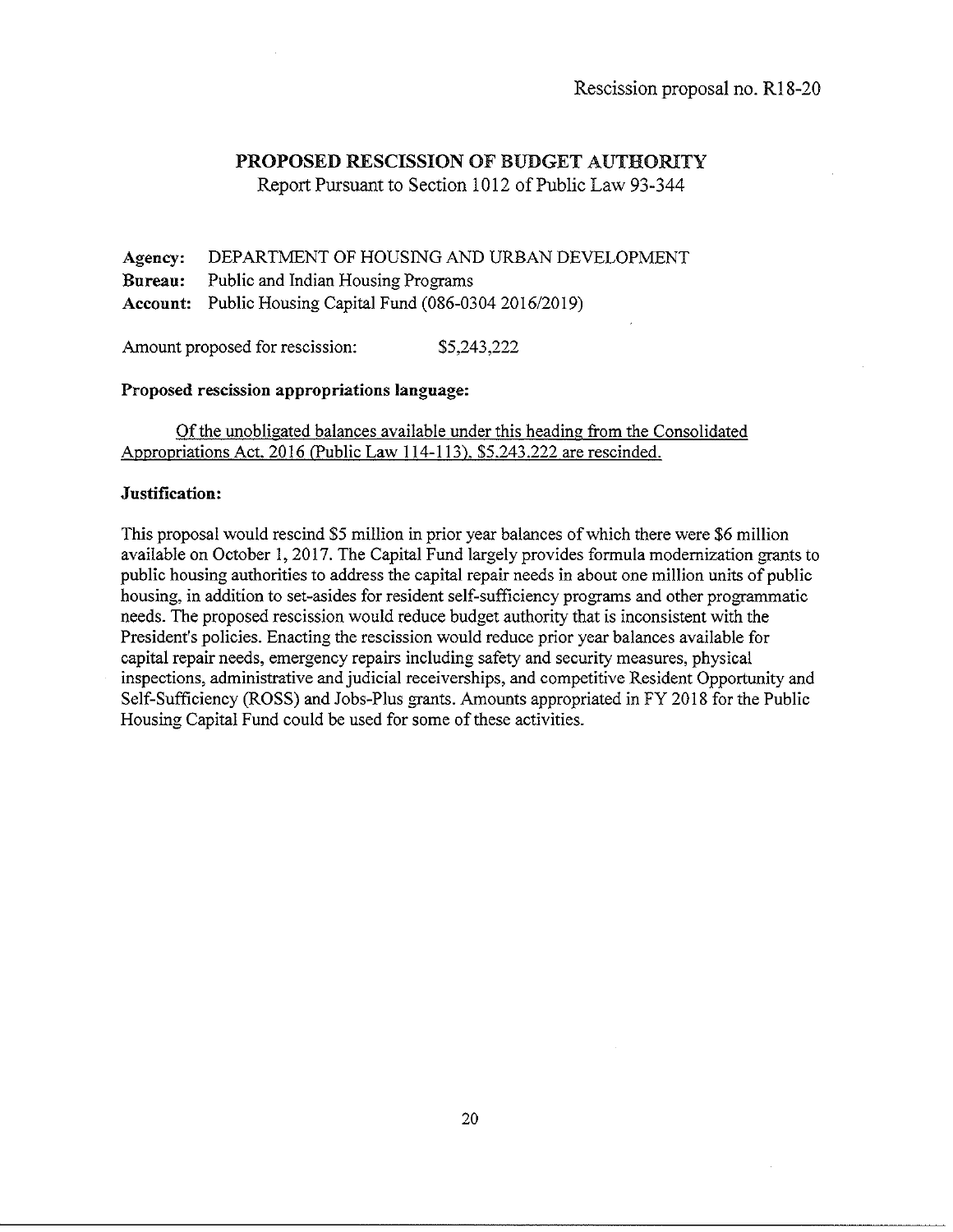Report Pursuant to Section 1012 of Public Law 93-344

Agency: DEPARTMENT OF HOUSING AND URBAN DEVELOPMENT Bureau: Public and Indian Housing Programs Account: Public Housing Capital Fund (086-0304 2017/2020)

Amount proposed for rescission: \$34,051,236

#### Proposed rescission appropriations language:

Of the unobligated balances available under this heading from the Consolidated Appropriations Act. 2017 (Public Law 115-31). \$34.051.236 are rescinded.

#### Justification:

This proposal would rescind \$34 million in prior year balances of which there were \$118 million available on October 1, 2017. The Capital Fund largely provides formula modernization grants to public housing authorities to address the capital repair needs in about one million units of public housing, in addition to set-asides for resident self-sufficiency programs and other programmatic needs. The proposed rescission would reduce budget authority that is inconsistent with the President's policies. Enacting the rescission would reduce prior year balances available for capital repair needs, emergency repairs including safety and security measures, physical inspections, administrative and judicial receiverships, Resident Opportunity and Self-Sufficiency (ROSS) grants, and eliminate the FY 2017 competitive Jobs-Plus grants. Competitive grants to reduce lead-based paint hazards in public housing would continue to be funded from amounts available. Amounts appropriated in FY 2018 for the Public Housing Capital Fund could be used for some of these activities.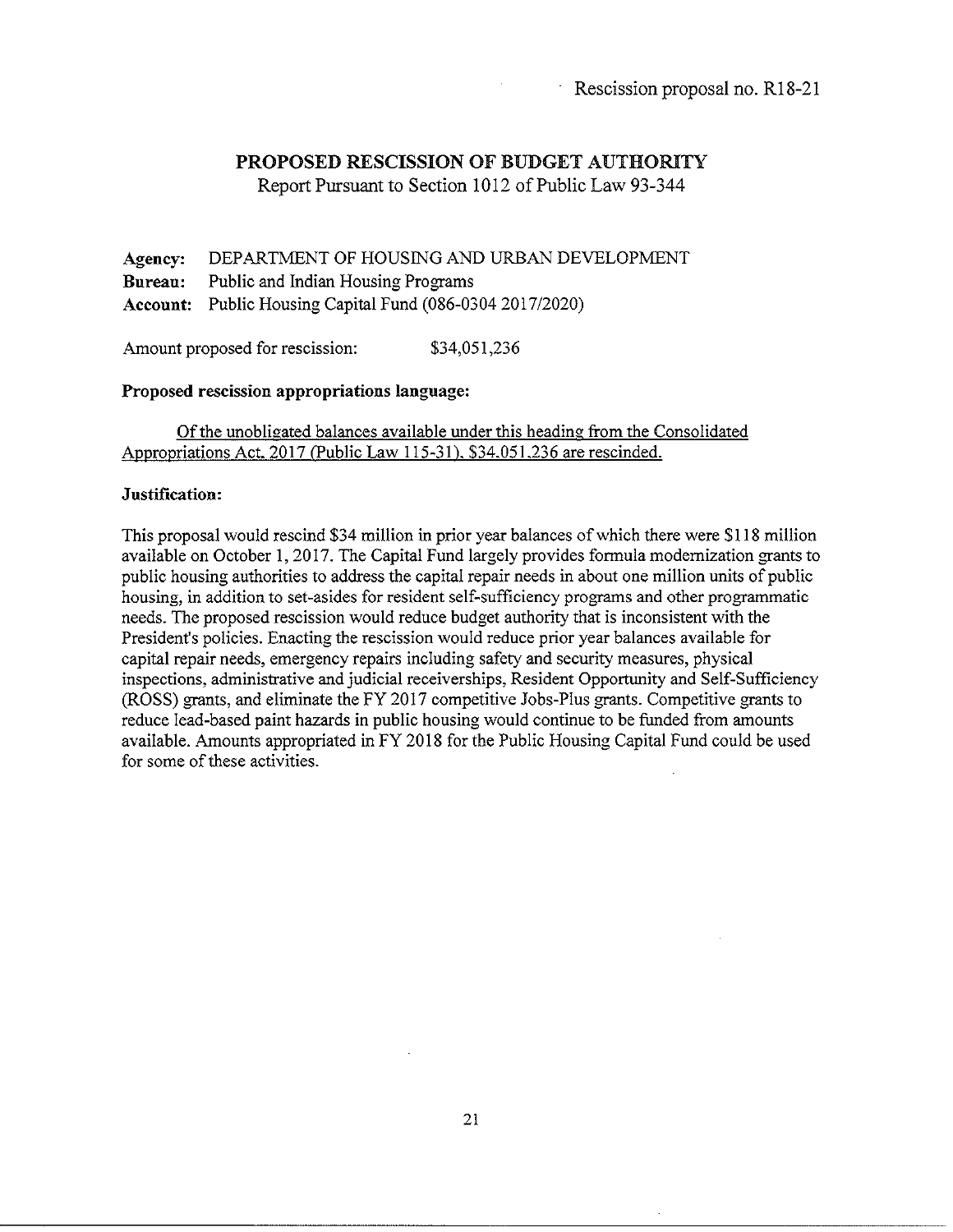Report Pursuant to Section 1012 of Public Law 93-344

Agency: DEPARTMENT OF HOUSING AND URBAN DEVELOPMENT Bureau: Public and Indian Housing Programs Account: Public Housing Capital Fund (086-0304 *IX)* 

Amount proposed for rescission: \$518,885

#### Proposed rescission appropriations language:

Of the unobligated balances available until expended under this heading. including from prior vear appropriations. \$518.885 are permanently rescinded.

### Justification:

This proposal would rescind \$1 million in prior year balances of which there were \$8 million available on October 1, 2017. The Capital Fund largely provides formula modernization grants to public housing authorities to address the capital repair needs in about one million units of public housing, in addition to set-asides for resident self-sufficiency programs and other programmatic needs. The proposed rescission would reduce budget authority that is inconsistent with the President's policies. Enacting the rescission would reduce prior year balances available for capital repair needs, and technical assistance. Amounts appropriated in FY 2018 for the Public Housing Capital Fund could be used for some of these activities.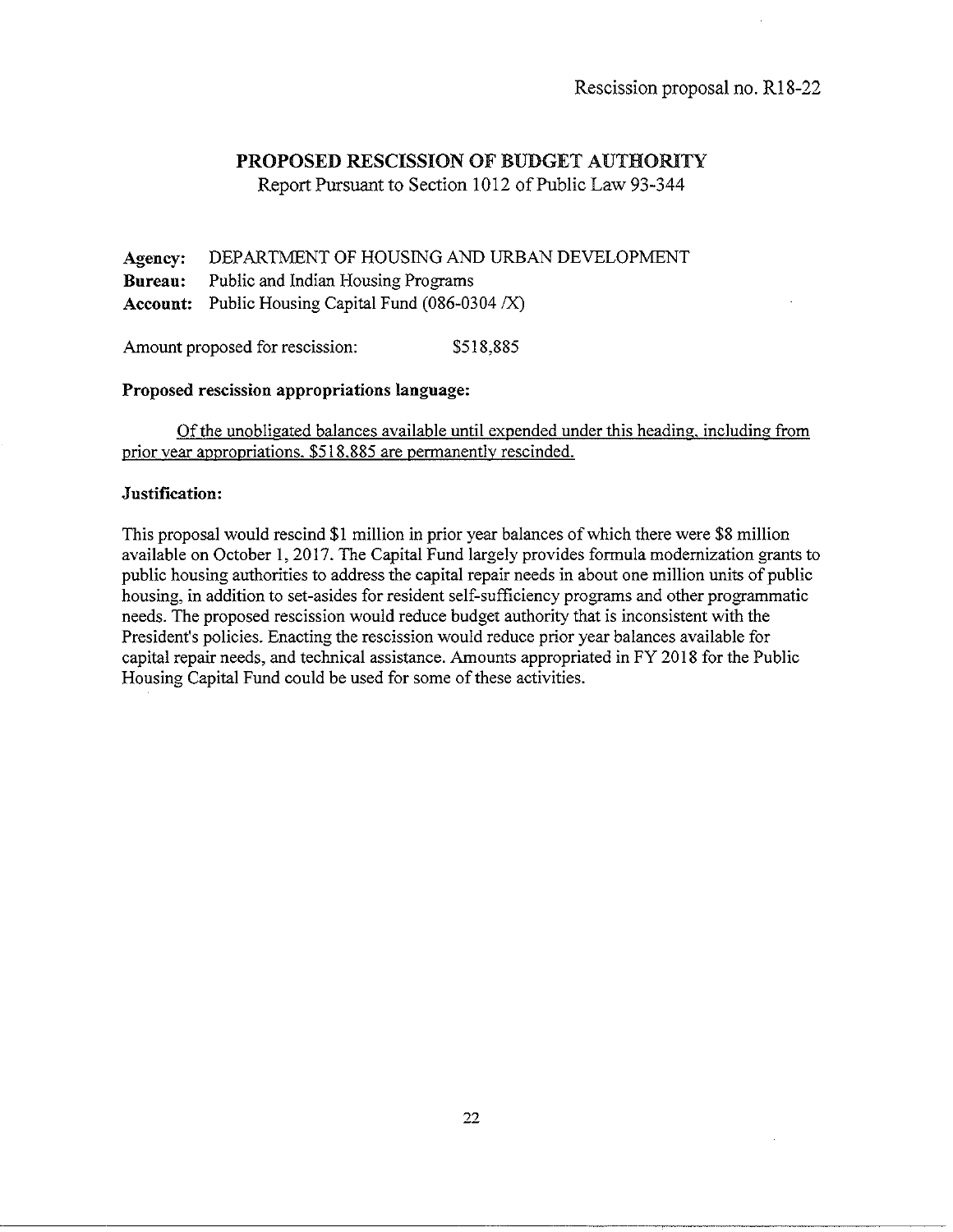Report Pursuant to Section 1012 of Public Law 93-344

**Agency: Bureau: Account:**  Assets Forfeiture Fund (015-5042 *IX)*  DEPARTMENT OF JUSTICE Legal Activities and U.S. Marshals

Amount proposed for rescission:  $$106,000,000$ 

### **Proposed rescission appropriations language:**

Of the unobligated balances available under this heading. including from prior year appropriations. \$106.000.000 are permanently rescinded.

### **Justification:**

This proposal would rescind \$106 million in prior year balances of which there were \$1.3 billion available on October **1,** 2017. The Assets Forfeiture Fund receives the proceeds of forfeitures pursuant to any law enforced or administered by the Department of Justice. These resources are used to cover the costs associated with such forfeitures, including equitable sharing payments to participating State and local law enforcement, payments to victims and other innocent third party claimants, forfeiture-related investigative and litigation expenses, and asset management and disposition expenses. The funds proposed for rescission are in excess of amounts needed to carry out the program in FY 2018. Enacting the rescission would not impact program operations.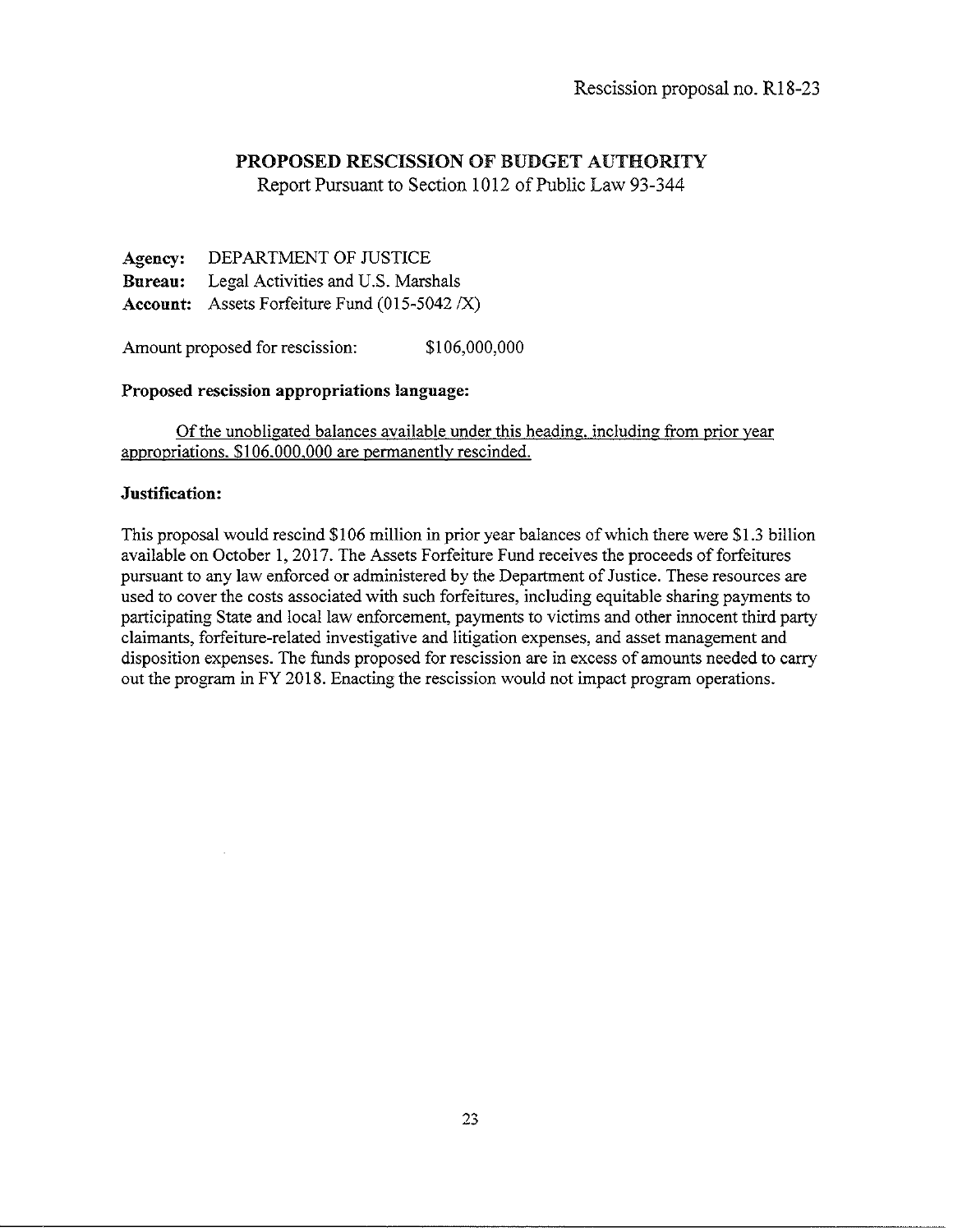Report Pursuant to Section 1012 of Public Law 93-344

**Agency:** DEPARTMENT OF LABOR **Bureau:** Employment and Training Administration **Account:** Training and Employment Services (016-0174 *IX)* 

Amount proposed for rescission: \$22,913,265

### **Proposed rescission appropriations language:**

Any unobligated balances of amounts made available in section **l** 899K(b) of division B of the American Recovery and Reinvestment Act of2009 (Public Law 111-5) are rescinded.

#### **Justification:**

This proposal would rescind \$23 million in remaining balances for National Emergency Grants (NEGs) authorized under the American Recovery and Reinvestment Act. These NEGs were authorized to help States implement the Health Coverage Tax Credit (HCTC) for Trade Adjustment Assistance recipients, both helping States establish the systems and procedures needed to make healthcare benefits available and providing assistance and support services to eligible individuals waiting to receive payments through the HCTC. The initial HCTC authorization expired on January **1,** 2014, but was reinstated in 2015. Since the HCTC program was reinstated, the Department of Labor has only distributed \$1.4 million in Health NEGs. Enacting this rescission would be unlikely to have a programmatic impact since the Department does not have plans for the remaining funds. This funding is currently allocated to a child account; the proposed rescission would be executed from the parent account, which has been identified above. The proposed rescission would have no effect on outlays.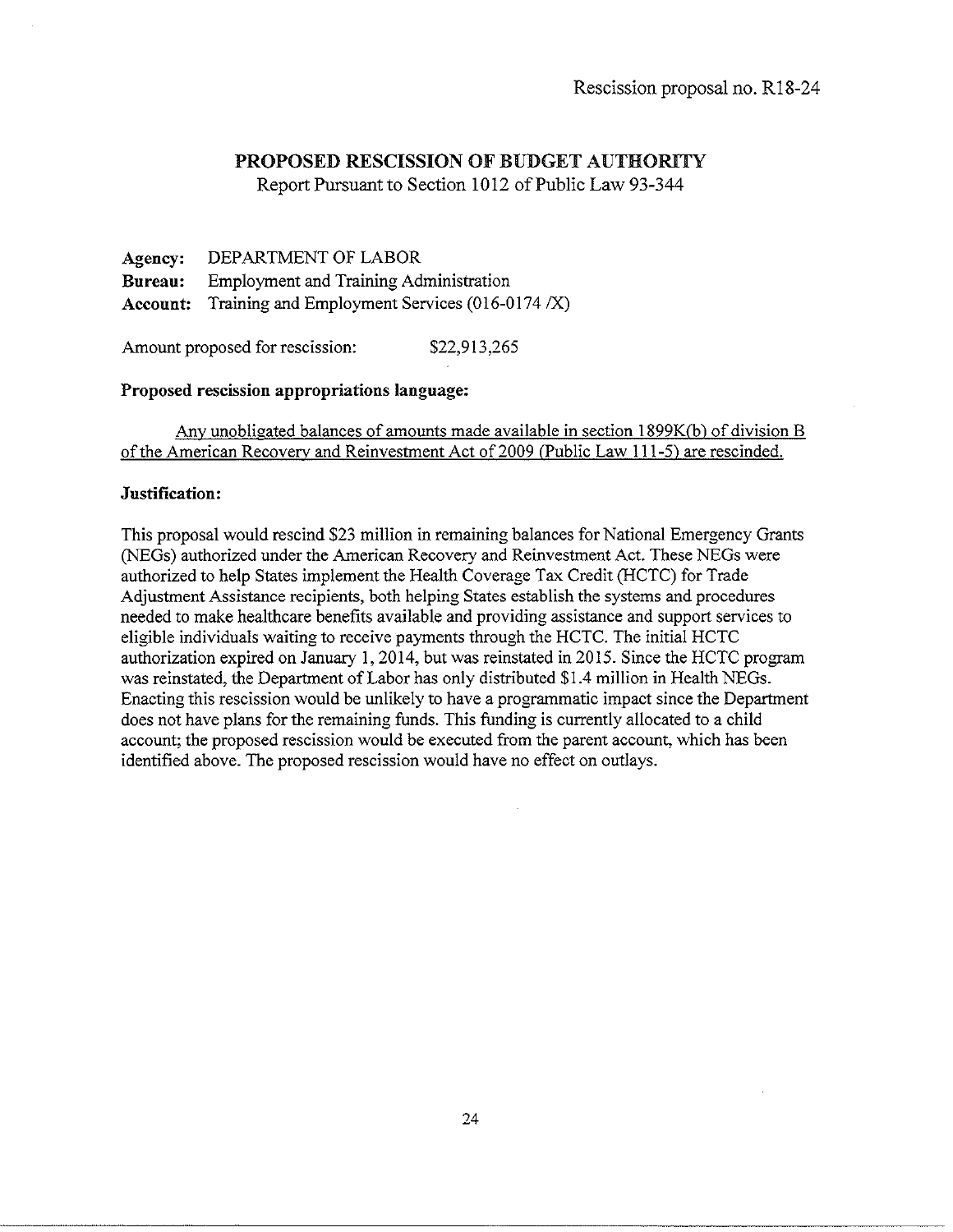# Report Pursuant to Section 1012 of Public Law 93-344

**Agency:** DEPARTMENT OF STATE **Bureau:** Other **Account:** Complex Crises Fund (072-1015 /X)

Amount proposed for rescission:  $$30,000,000$ 

# **Proposed rescission appropriations language:**

Of the unobligated balances available under this heading from the Consolidated Appropriations Act. 2017 (Public Law **l** 15-31) and the Consolidated Appropriations Act. 2016 (114-113). \$30.000.000 are rescinded.

# **Justification:**

This proposal would rescind \$30 million in prior year balances from the Complex Crises Fund (CCF), of which \$53 million were available on October 1, 2017. The CCF was designed to support rapid response programs to address emerging and unforeseen crises in order to deescalate them. To date, the account has largely been used to support activities that are similar to longer-term development work and could be carried out within the resources and authorities of the Economic Support Fund. Since other resources and authorities are available to carry out these activities, funding in this account is unnecessary and is not a priority for the Administration. Enacting the rescission would eliminate all remaining unobligated and unplanned balances for the account.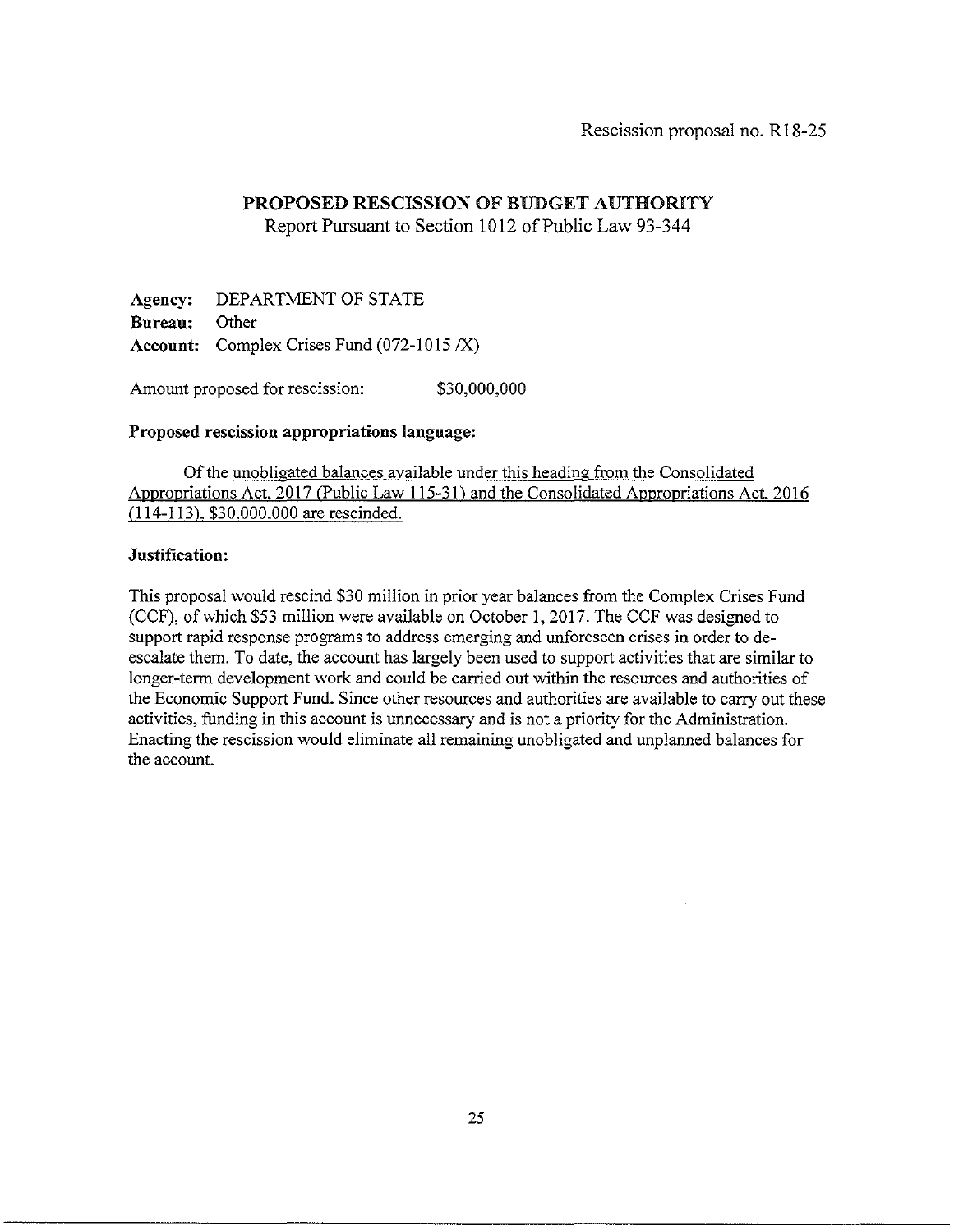Report Pursuant to Section 1012 of Public Law 93-344

**Agency: Bureau: Account:**  Millennium Challenge Corporation (524-2750 *fX)*  INTERNATIONAL ASSISTANCE PROGRAMS Millennium Challenge Corporation

Amount proposed for rescission: \$52,000,000

#### **Proposed rescission appropriations language:**

From amounts made available under this heading in the Consolidated Appropriations Act, 2017 (Public Law 115-31) and prior Acts. \$52,000,000 are rescinded.

#### **Justification:**

This proposal would rescind \$52 million in unobligated balances, of which there were at least \$52 million available on October **1,** 2017. The Millennium Challenge Corporation (MCC) is an independent agency with no year funds authority that provides grants to developing countries to reduce poverty through economic growth. These unobligated balances proposed for rescission are not needed to carry out the program in FY 2018. The Indonesia compact has reached the grant closeout period and funding is anticipated to be returned to MCC. In addition, funding provided for the MCC in the Consolidated Appropriations Act, 2018 was more than requested in the FY 2018 Budget. As such, enacting the rescission would have limited impact on MC C's planned programs.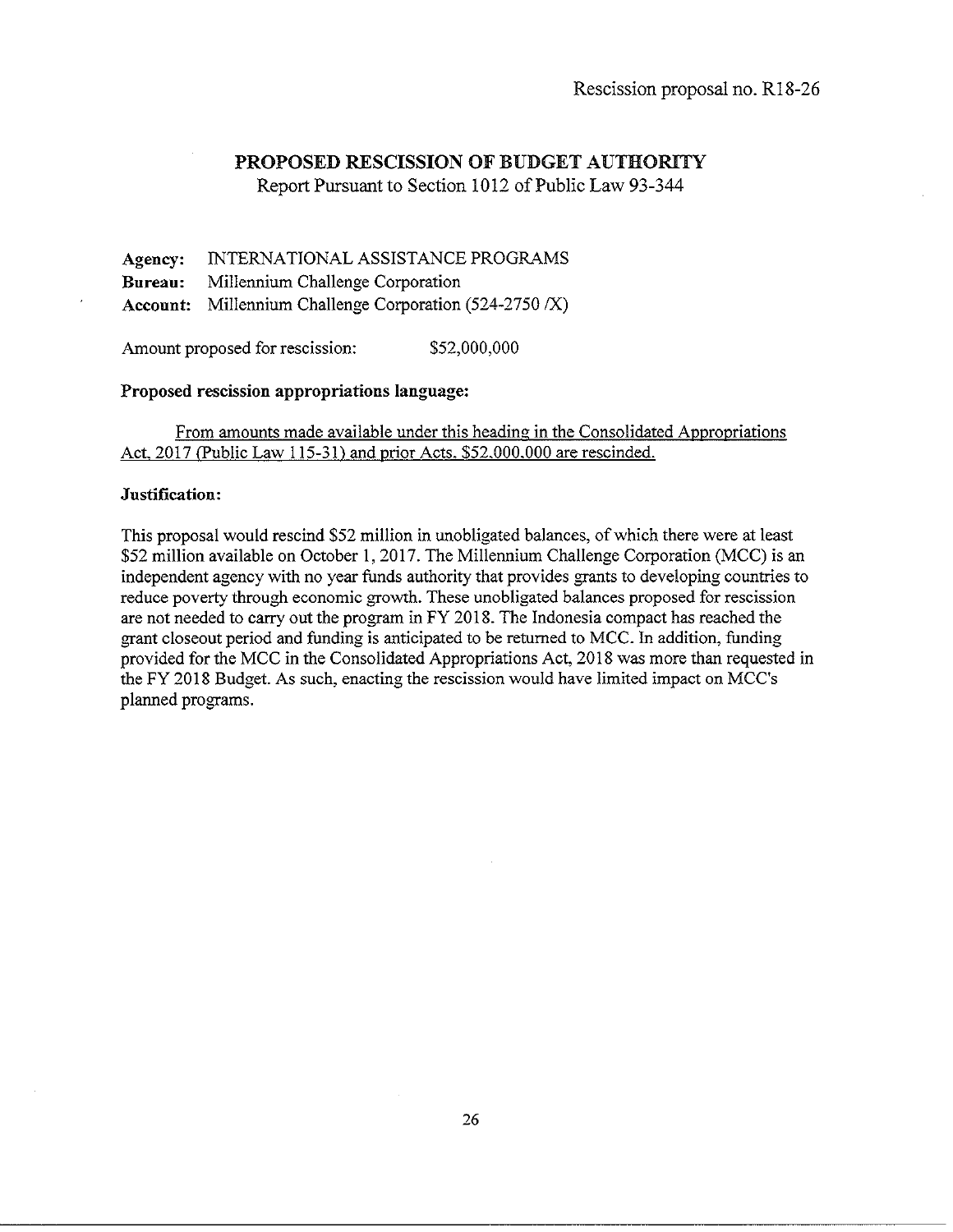Report Pursuant to Section 1012 of Public Law 93-344

**Agency:** INTERNATIONAL ASSISTANCE PROGRAMS **Bnrean:** Agency for International Development **Account:** International Disaster Assistance (072-1035 *IX)* 

Amount proposed for rescission: \$252,000,000

# **Proposed rescission appropriations language:**

Of the unobligated balances available under this heading from the Consolidated and Further Continuing Appropriations Act. 2015 (Public Law 113-235). \$252.000.000 are rescinded.

### **Justification:**

This proposal would rescind \$252 million in prior year balances of emergency funding appropriated in FY 2015 for the Ebola response, of which there were \$470 million in emergency balances available forthe Ebola response on October **1,** 2017. The Congress provided these for countries affected by, or at risk of being affected by, the Ebola virus disease outbreak in 2015. These funds remain from the initial outbreak in 2015 and are no longer needed because the Ebola response has largely concluded. Enacting the rescission would therefore not impact the Ebola response.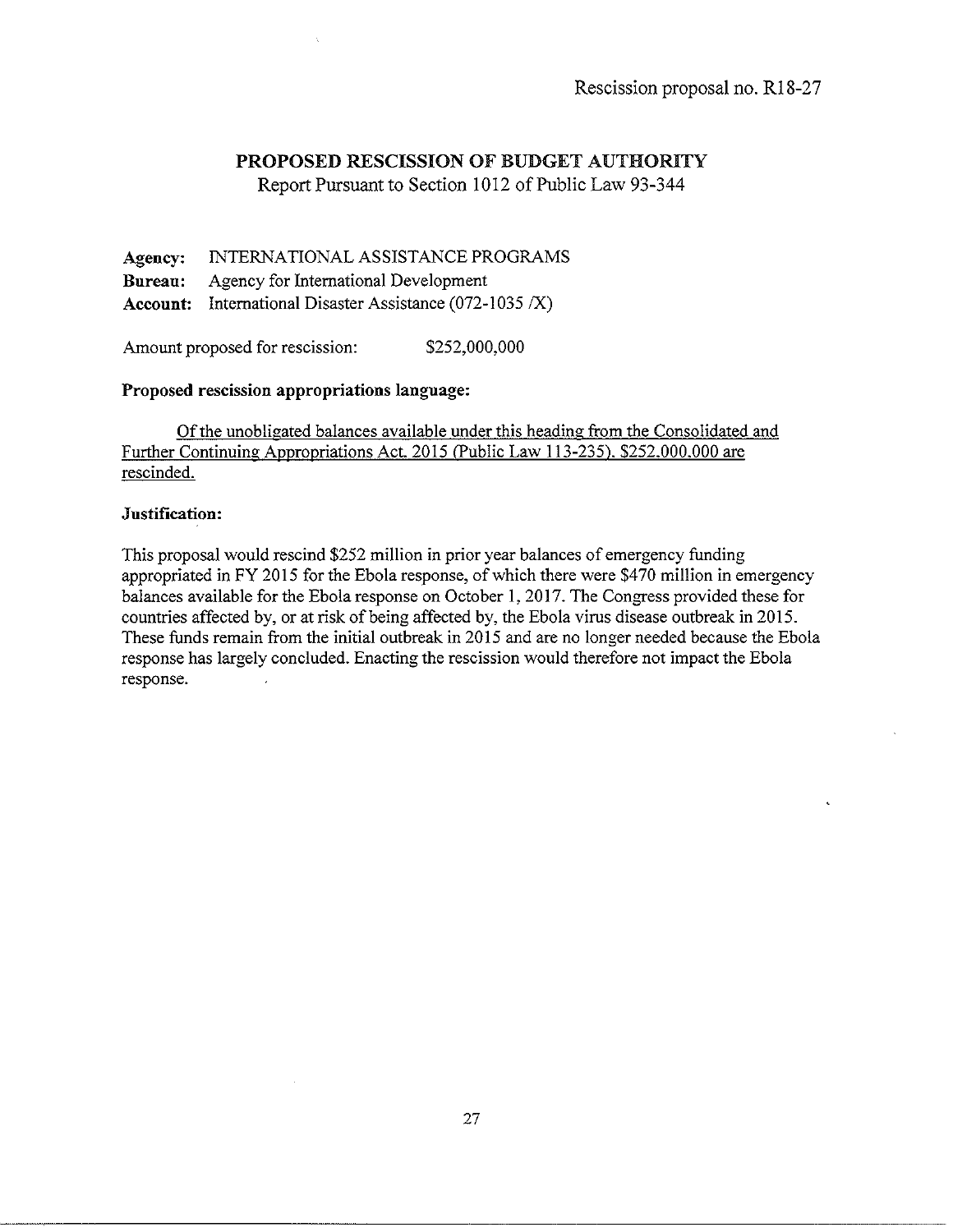Report Pursuant to Section 1012 of Public Law 93-344

**Agency: Bureau: Account:**  Miscellaneous Appropriations (069-0538 *IX)*  DEPARTMENT OF TRANSPORTATION Federal Highway Administration

Amount proposed for rescission:  $$85,938,251$ 

### **Proposed rescission appropriations language:**

Of the unobligated balances available in the "Surface Transportation Priorities" account under Treasury Account Fund Svmbol 69X0538 from the Consolidated Appropriations Act. 2010 (Public Law 111-117) or anv other Act. \$85.938.251 are rescinded.

# **Justification:**

This proposal would rescind \$86 million in prior year balances, of which there were \$90 million available on October **1,** 2017. The 2010 Consolidated Appropriations Act and prior Acts provided funding to carry out earmarked highway projects, many of which are less than \$1 million, and are not regionally or nationally significant projects justifying direct appropriations. Many of these earmarks would be eligible for regular Federal Aid Highway formula funding, and if these balances are rescinded, States could direct their Federal Aid formula grant funds towards these projects, if they so choose.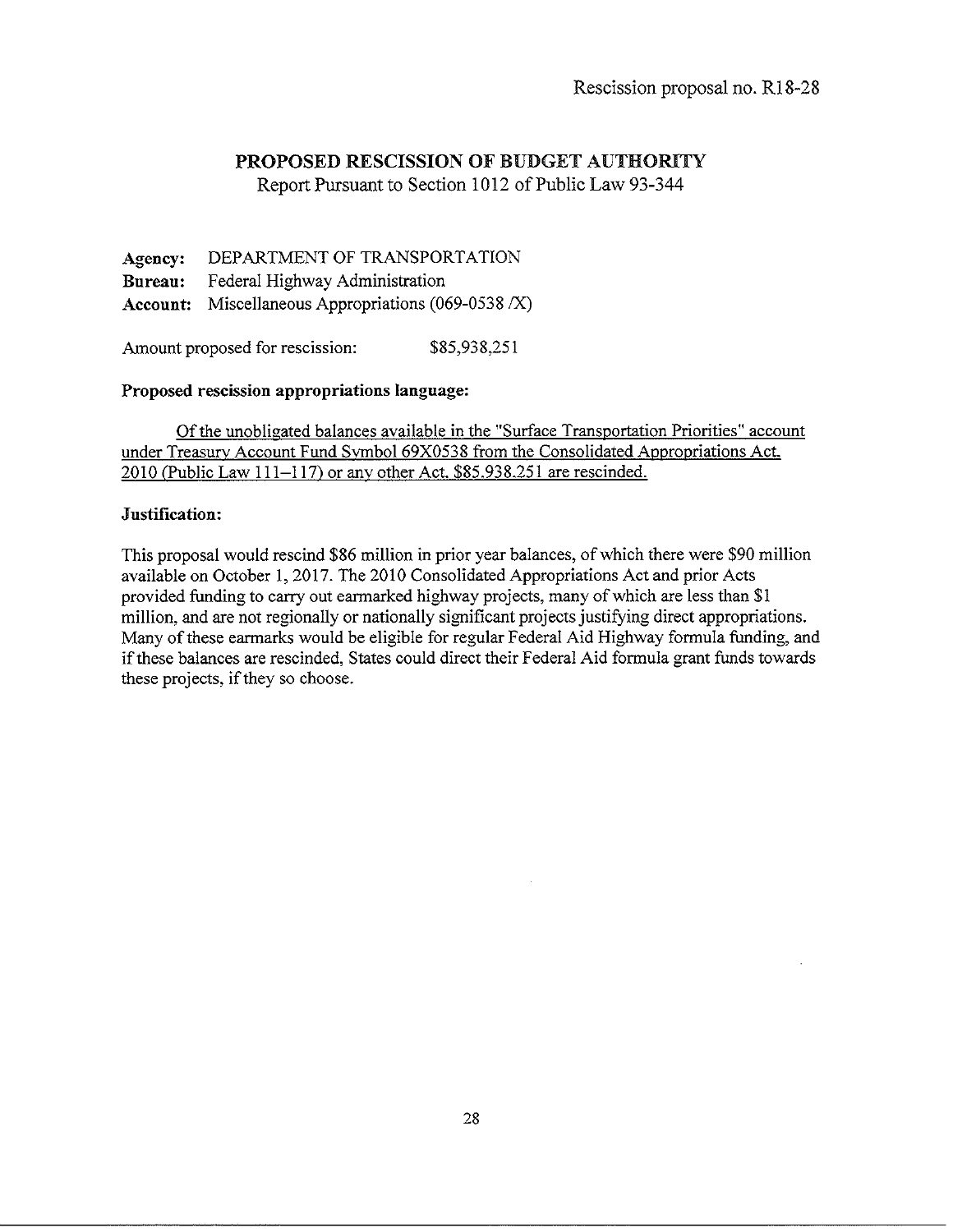Report Pursuant to Section 1012 of Public Law 93-344

Agency: DEPARTMENT OF TRANSPORTATION Bureau: Federal Highway Administration Account: Appalachian Development Highway System (069-0640 *IX)* 

Amount proposed for rescission:  $$45,240,246$ 

### Proposed rescission appropriations language:

Of the unobligated balances available under this heading from the Department of Transportation and Related Agencies Appropriations Act. 1998 (Public Law 105–66) or any other Act. \$45.240.246 are rescinded.

### Justification:

This proposal would rescind \$45 million in prior year balances, of which there were \$46 million available on October 1, 2017. The Appalachian Development Highway System (ADHS) program was authorized to provide grant funding for projects involving construction of, and improvements to, ADHS highway corridors. The Moving Ahead for Progress in the 21st Century Act (MAP-21, Public Law 112-141) eliminated the standalone ADHS program, as the vast majority of the system had been built out. However, States can continue to use their other Federal Aid Highway funds to support continued improvement of these corridors. The broader Federal Aid Highway eligibility, combined with the fact that the ADHS system is largely builtout, results in limited impact from rescinding these legacy balances.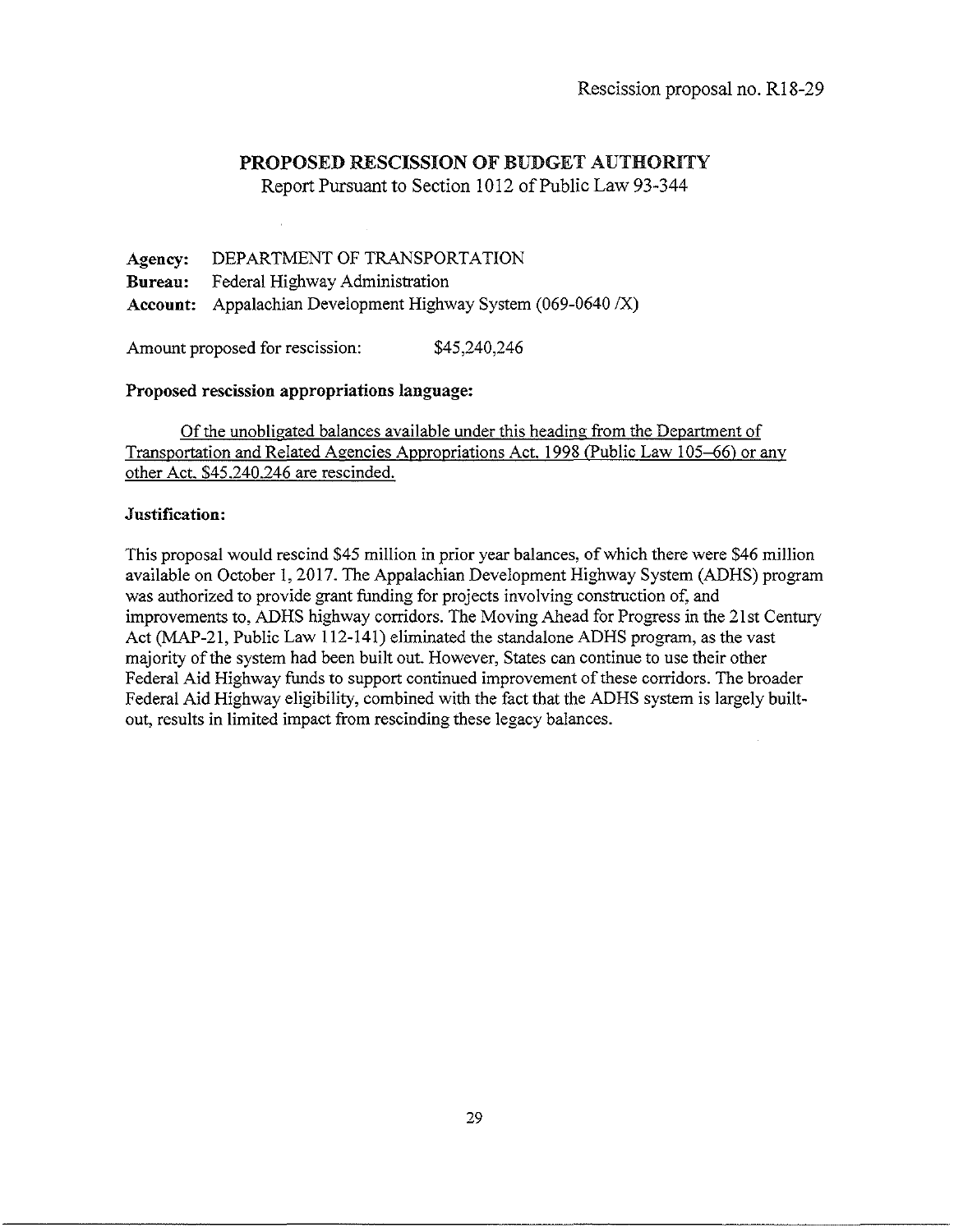Report Pursuant to Section 1012 of Public Law 93-344

Agency: DEPARTMENT OF TRANSPORTATION Bureau: Federal Highway Administration Account: Miscellaneous Highway Trust Funds (069-8058 /X)

Amount proposed for rescission: \$48,019,600

#### Proposed rescission appropriations language:

Of the unobligated balances available under the heading "Miscellaneous Highway Projects" from the Department of Transportation and Related Agencies Appropriations Act. 2001 (Public Law 106-346) or anv other Act. \$48.019.600 are permanentlv rescinded.

### Justification:

This proposal would rescind \$48 million in prior year balances, of which there were \$53 million available on October I, 2017. These balances are derived from the Department of Transportation and Related Agencies Appropriations Act, 2001, related to miscellaneous highway projects. Given the age of the balances, there will be little to no programmatic impact in rescinding these funds.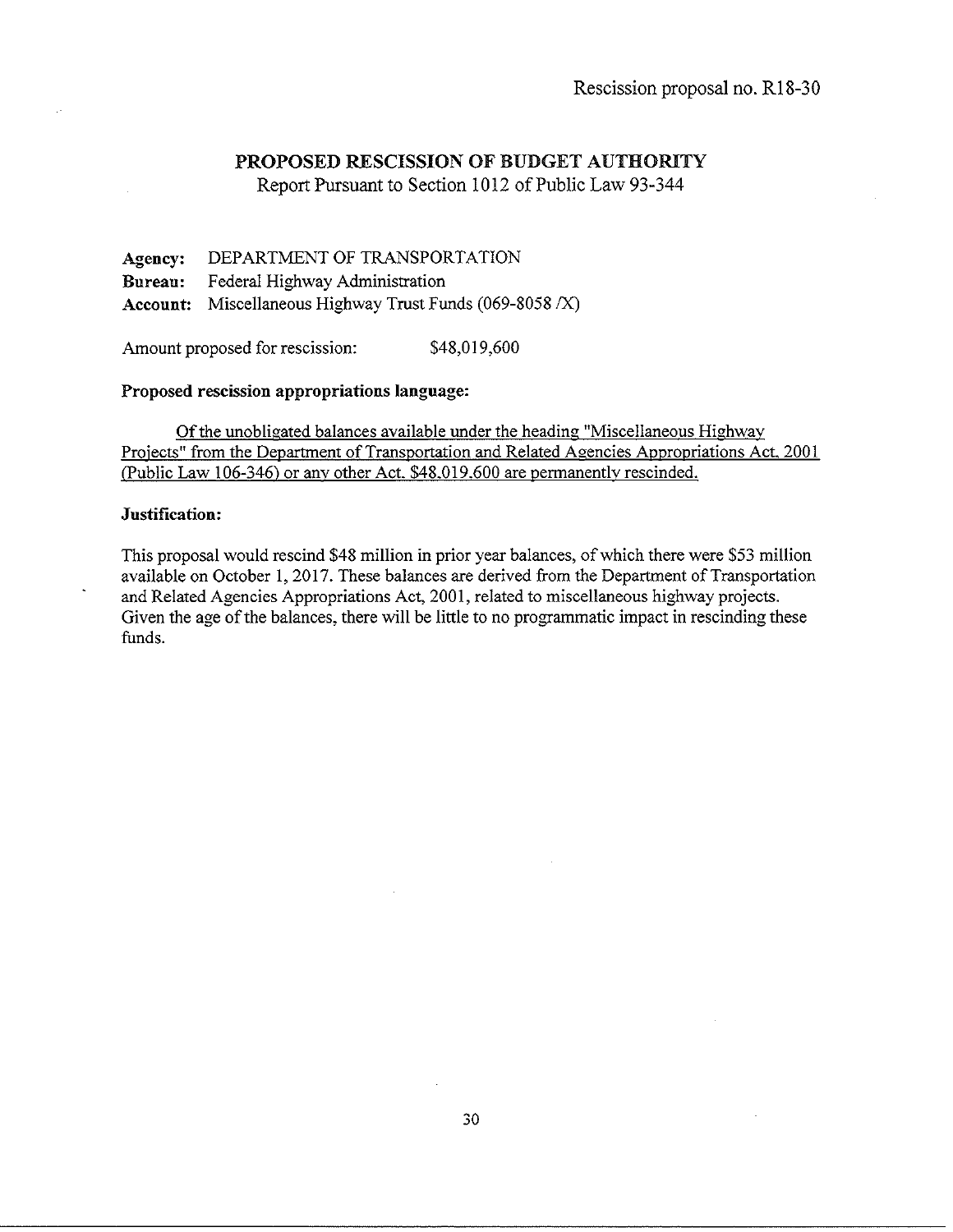Report Pursuant to Section 1012 of Public Law 93-344

**Agency: Bureau: Account:**  DEPARTMENT OF TRANSPORTATION Federal Railroad Administration Capital Assistance for High Speed Rail Corridors and Intercity Passenger Rail Service (069-0719 *IX)* 

Amount proposed for rescission: \$53,404,128

#### **Proposed rescission appropriations language:**

Of the unobligated balances available under this heading from the Consolidated Appropriations Act. 2010 (Public Law 111-117) \$53.404.128 are rescinded.

### **Justification:**

This proposal would rescind \$53 million in prior year balances, of which there were nearly \$56 million available on October 1, 2017. The High Speed Rail program provided capital grants to States to invest and improve intercity passenger rail service, including the development of new high-speed capacity. Approximately \$47 million of these funds were awarded in 2011, but not obligated, for the Chicago to Iowa City rail corridor project. The obligation of these funds is contingent upon work done to construct improvements necessary to restart passenger rail service between the two regions, which is Jong stalled and still in the design phase. No new funding has been provided to the High Speed Rail program since FY 2010, when these balances were appropriated. Rescinding these funds will not have a significant impact on high speed passenger rail projects.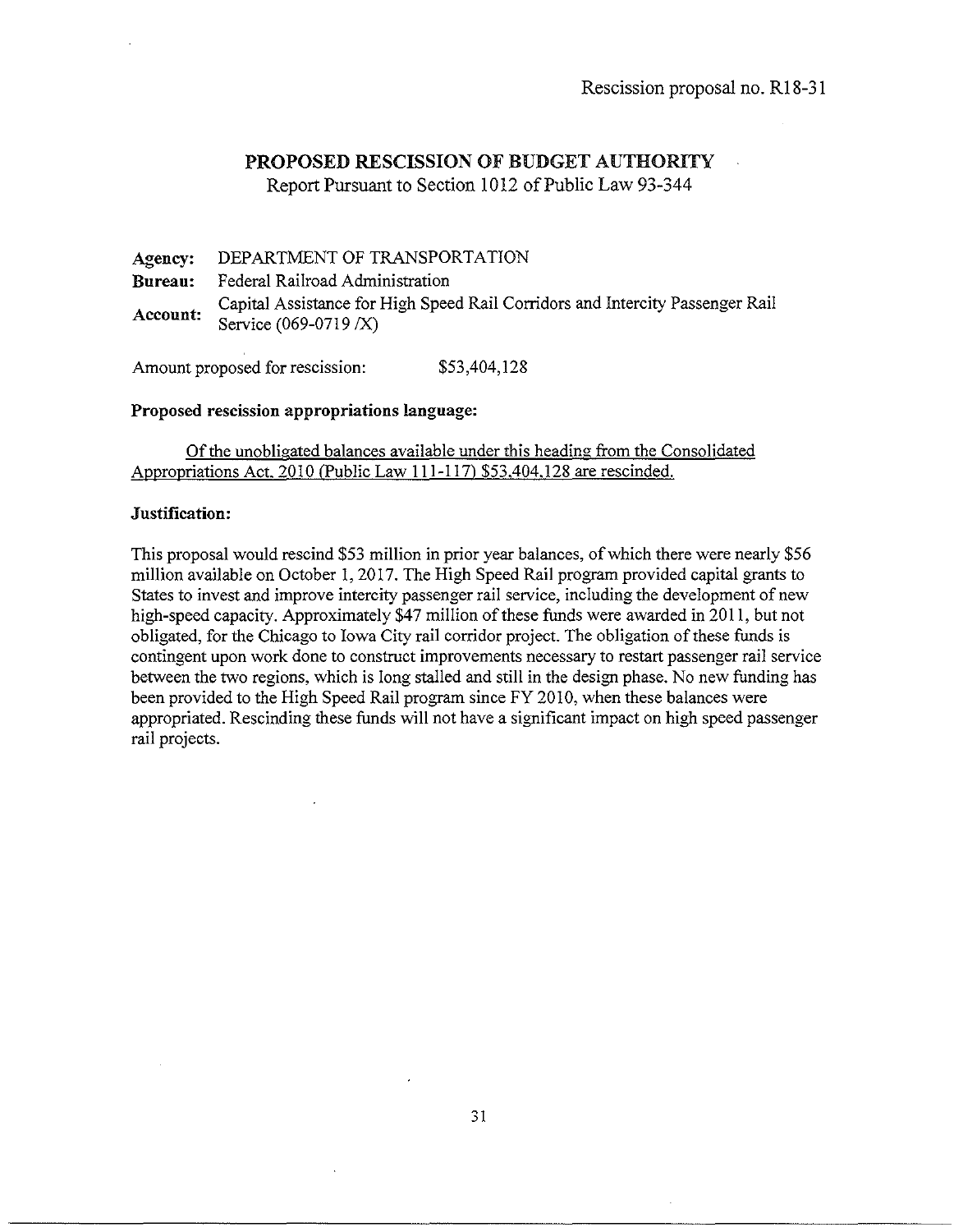Report Pursuant to Section 1012 of Public Law 93-344

**Agency:** DEPARTMENT OF TRANSPORTATION **Bureau:** Federal Transit Administration **Account:** Formula Grants (069-1129 /X)

Amount proposed for rescission: \$46,560,000

### **Proposed rescission appropriations language:**

Of the unobligated balances available for Transit Formula Grants from fiscal year 2005 and prior fiscal years. \$46.560.000 are permanentlv rescinded.

#### **Justification:**

This proposal would rescind \$47 million in prior year balances, of which there were nearly \$48 million available on October **1,** 2017. This General Fund program provided formula grant funding to transit agencies in FY 2005 and earlier. Formula funding for transit agencies is now carried out exclusively by the Mass Transit Account of the Highway Trust Fund (HTF), and these balances are the residual balances remaining from funds provided in FY 2005 and earlier. Enacting this rescission would have a negligible impact on overall transit investments, as the Consolidated Appropriations Act, 2018, provided \$9.7 billion for Transit Formula Grants within the HTF.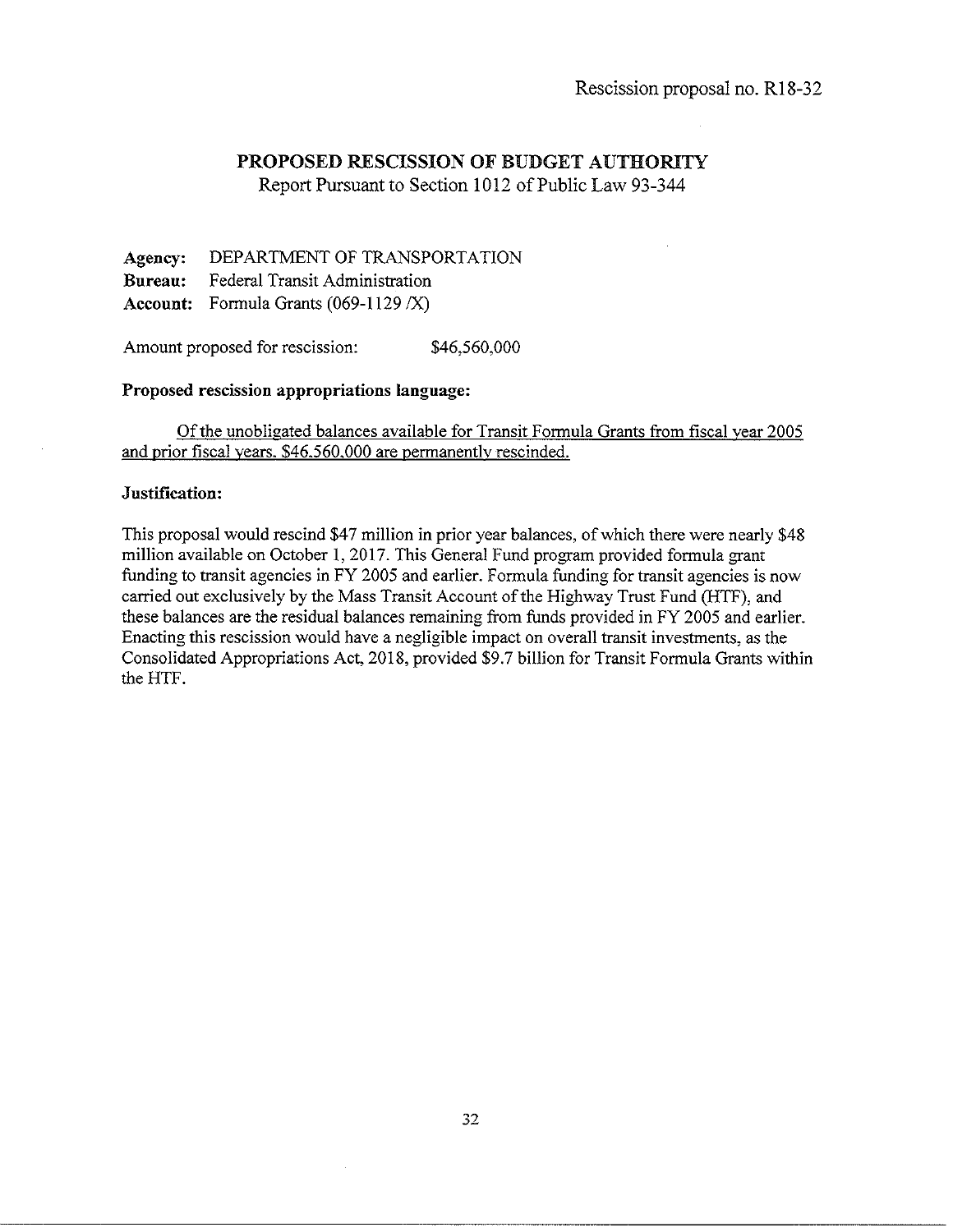Report Pursuant to Section 1012 of Public Law 93-344

**Agency:** DEPARTMENT OF THE TREASURY **Bureau:** Departmental Offices **Account:** Treasury Forfeiture Fund (020-5697 *IX)* 

Amount proposed for rescission:  $$53,000,000$ 

### **Proposed rescission appropriations language:**

Of the unobligated balances available in the Treasury Forfeiture Fund established by the Treasurv Forfeiture Fund Act of 1992 (31 U.S.C. 9705). \$53.000.000 are permanently rescinded.

#### **Justification:**

This proposal would rescind \$53 million in prior year balances, of which there were \$669 million available on October **1,** 2017. The Treasury Forfeiture Fund receives the proceeds of non-tax forfeitures made pursuant to laws enforced or administered by participating bureaus of the Departments of the Treasury and Homeland Security. These resources are used to cover the costs associated with such forfeitures, including equitable sharing payments to participating State and local law enforcement; payments to victims and other innocent third party claimants; forfeiturerelated investigative and litigation expenses; and asset management and disposition expenses. The funds proposed for rescission are in excess of amounts needed to carry out the program in FY 2018. Enacting the rescission would not impact core program operations.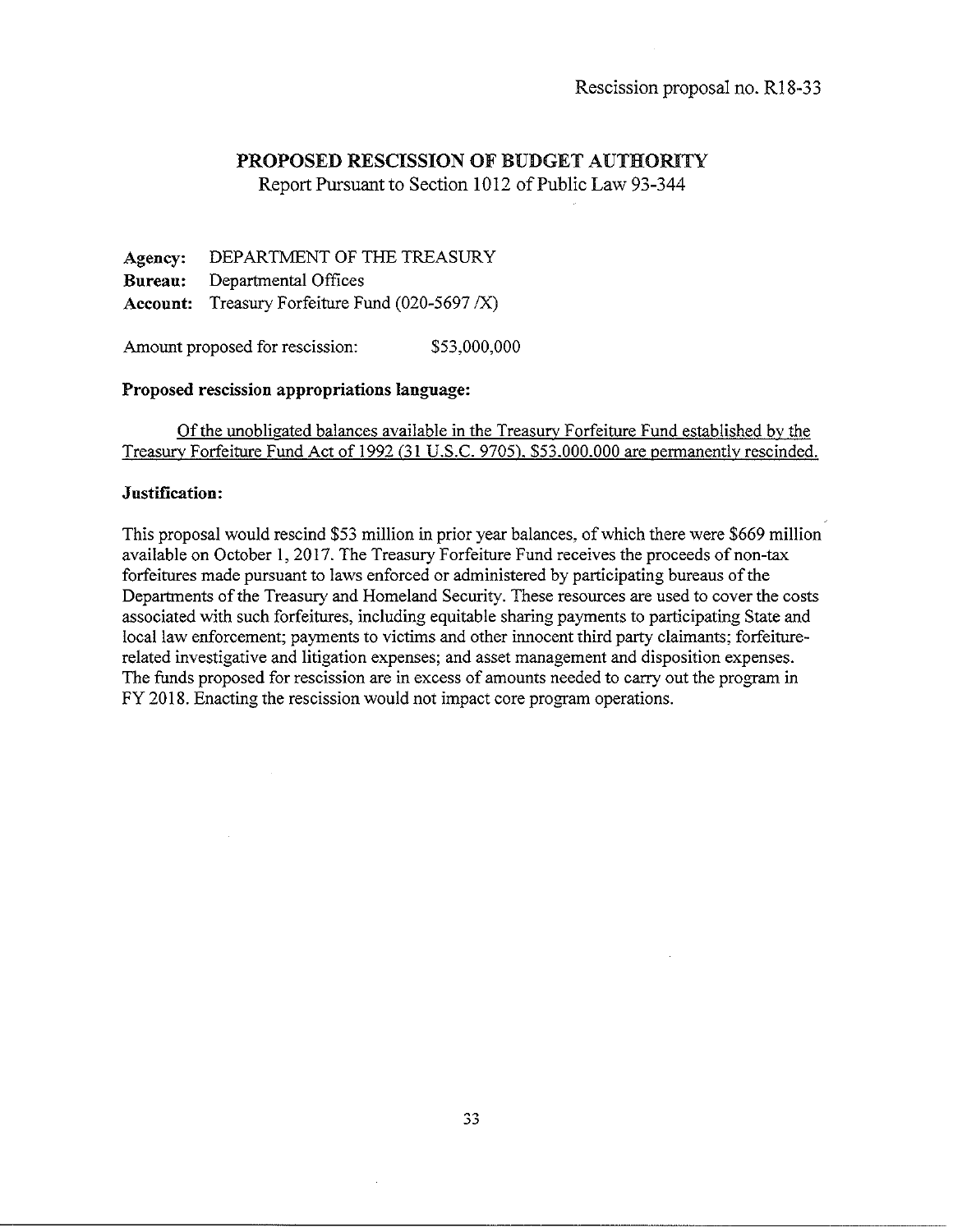Report Pursuant to Section 1012 of Public Law 93-344

**Agency: Bureau: Account:**  DEPARTMENT OF THE TREASURY Departmental Offices Community Development Financial Institution Fund Program Account (020-1881 2017/2018)

Amount proposed for rescission: \$22,787,358

#### **Proposed rescission appropriations language:**

Of the unobligated balances available under this heading for the Bank Enterprise Award Program from the Consolidated Appropriations Act. 2017 (Public Law 115-31) \$22.787.358 are rescinded.

### **Justification:**

This proposal would rescind \$23 million in funds appropriated in FY 2017 for the Department of the Treasury's Community Development Financial Institutions Fund (CDFI Fund) Bank Enterprise Award (BEA) Program of which \$23 million were available on October 1, 2017. These funds, which have yet to be disbursed, would be used for awards to FDIC-insured depository institutions that support Community Development Financial Institutions. This proposed rescission would reduce budget authority that is inconsistent with the President's policies.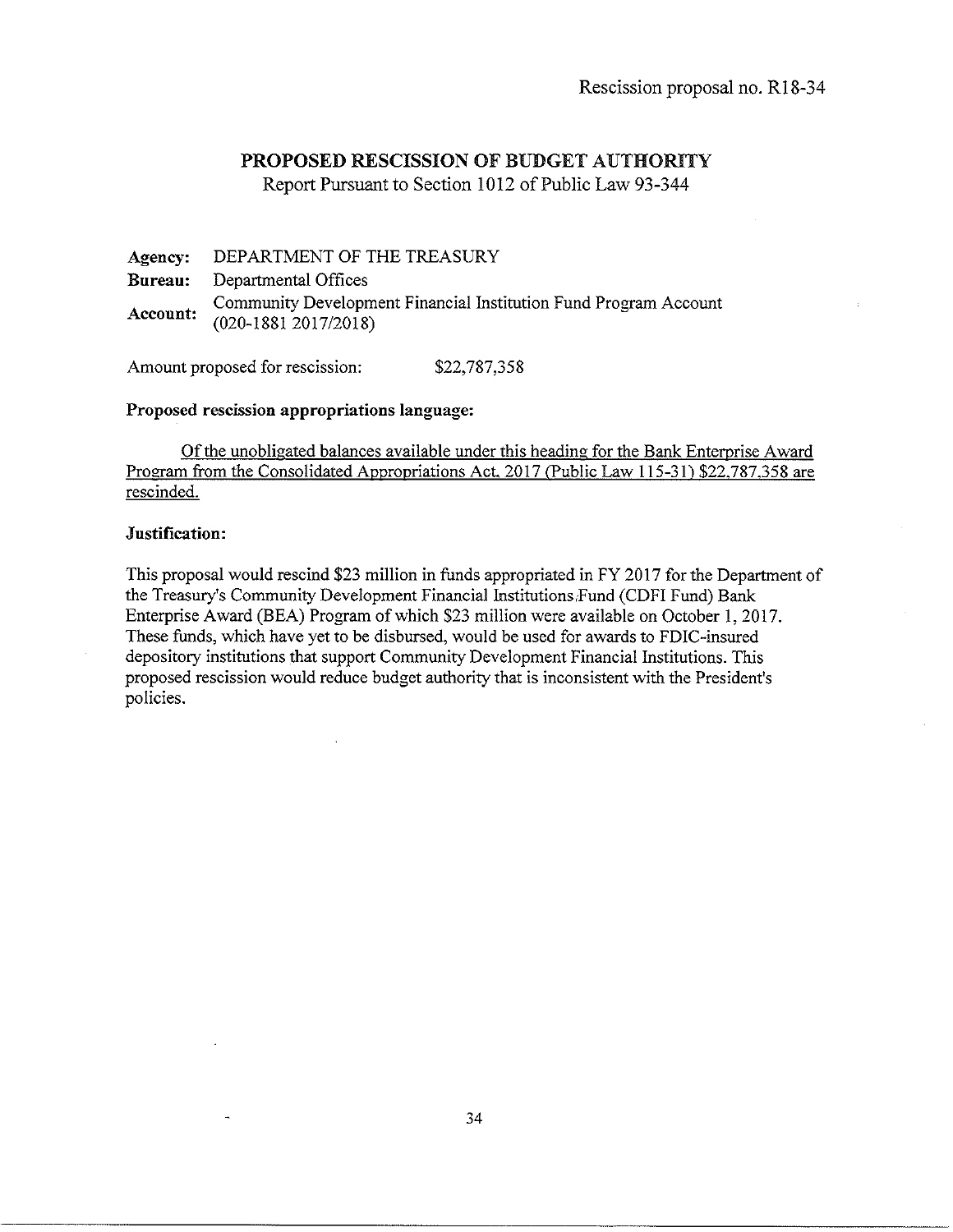Report Pursuant to Section 1012 of Public Law 93-344

**Agency: Bureau: Account:**  DEPARTMENT OF THE TREASURY Departmental Offices Capital Magnet Fund, Community Development Financial Institutions  $(020 - 8524)$   $(X)$ 

Amount proposed for rescission: \$151,281,335

### **Proposed rescission appropriations language:**

From amounts made available to the Capital Magnet Fund for fiscal year 2018 pursuant to sections 1337 and 1339 of the Housing and Economic Recoverv Act of2008 (12 U.S.C. 4567 and 4569) \$151.281.335 are permanently rescinded.

### **Justification:**

This proposal would rescind \$151 million in amounts made available under the Housing and Economic Recovery Act of 2008 (Public Law 110-289) for FY 2018, of which \$151 million was available on May I, 2018. The Capital Magnet Fund (CMF) is a competitive grant program that funds housing nonprofits and Community Development Financial Institutions to finance affordable housing activities, as well as related economic development activities and community service facilities. This proposed rescission of CMF balances, which were derived from assessments on Fannie Mae and Freddie Mac under permanent law, would reduce budget authority that is inconsistent with the President's policies, recognizing that State and local governments and the private sector have a greater role to play in addressing affordable housing needs. Enacting the rescission would reduce the funds available for grants under this program.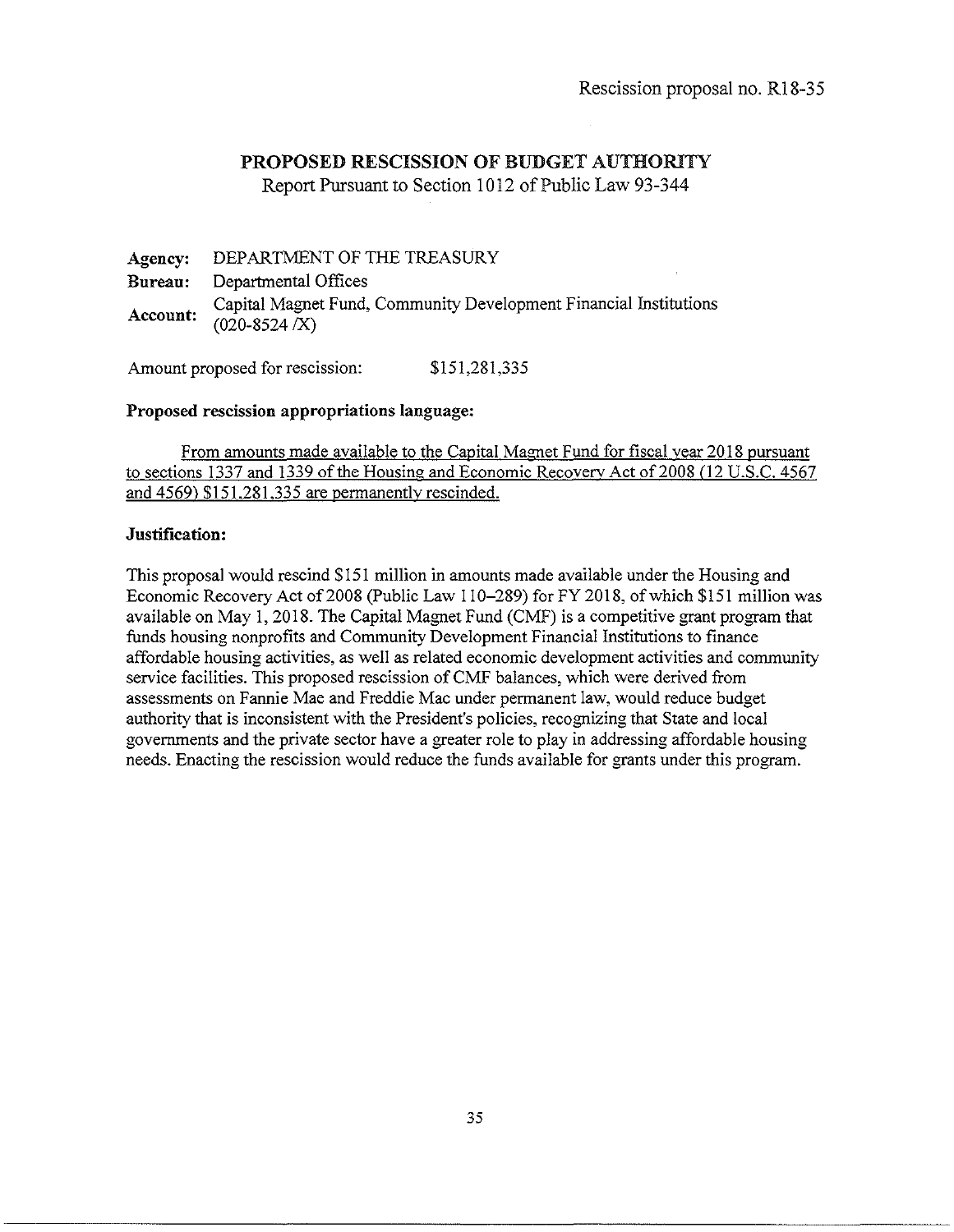Report Pursuant to Section 1012 of Public Law 93-344

Agency: ENVIRONMENTAL PROTECTION AGENCY Bureau: Environmental Protection Agency Account: Environmental Programs and Management (068-0108 2017/2018)

Amount proposed for rescission: \$10,000,000

### Proposed rescission appropriations language:

Of the unobligated balances available under this heading from the Consolidated Appropriations Act. 2017 (Public Law 115-31) \$10.000.000 are rescinded. including from amounts described in the first proviso.

### Justification:

This proposal would rescind \$10 million in prior year balances, of which there were \$208 million available on October 1, 2017. This is EPA's primary account that funds salaries, travel, contracts, grants, and cooperative agreements for pollution abatement, compliance, and administrative activities of the operating programs. The funds proposed for rescission are targeted for competitive water quality research and support grants, which are duplicative with other Federal programs. Enacting the rescission would reduce funding for water quality research and support grants.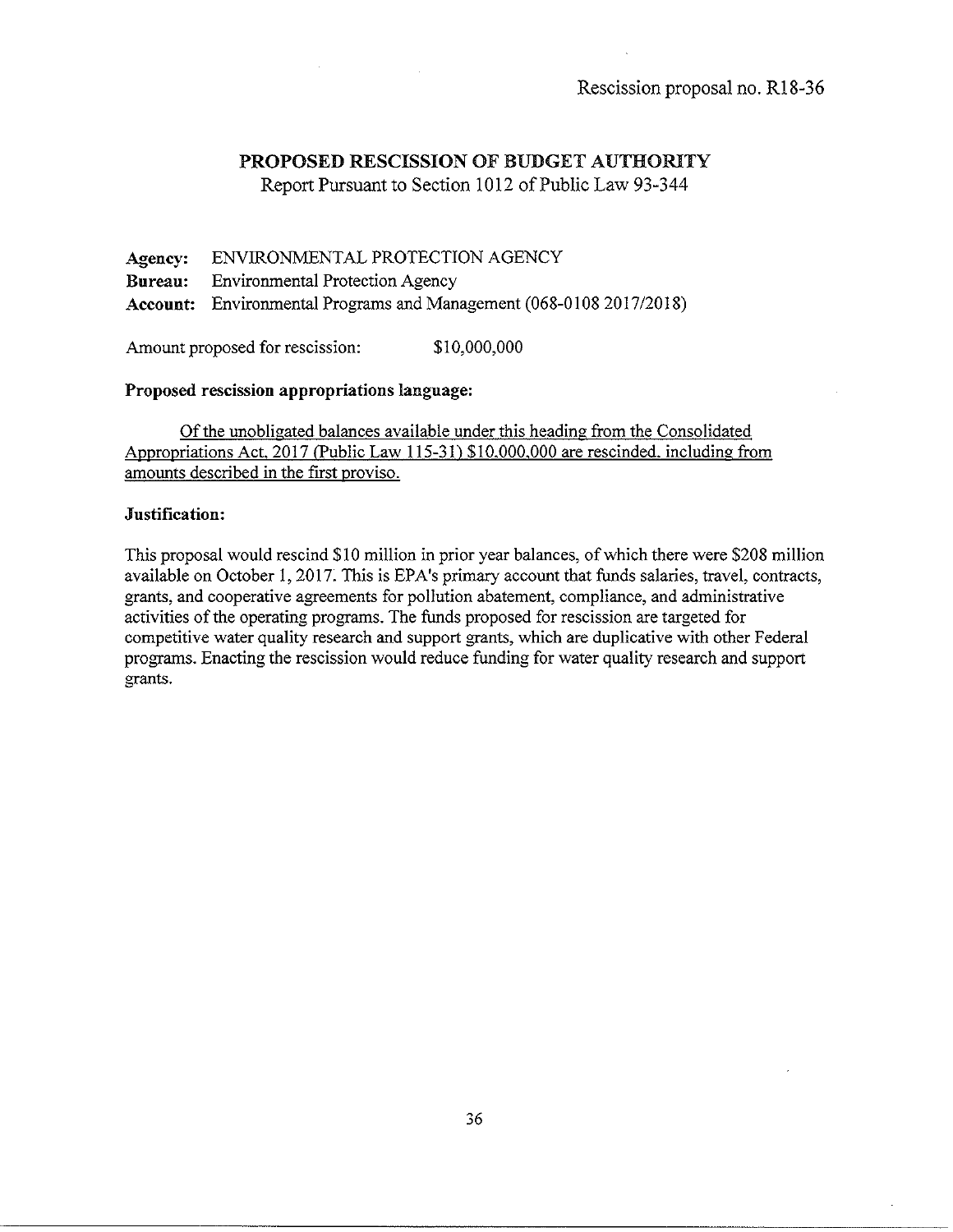Report Pursuant to Section 1012 of Public Law 93-344

**Agency:** CORPORATION FOR NATIONAL AND COMMUNITY SERVICE **Bureau:** Corporation for National and Community Service Account: Gifts and Contributions (485-8981 /X)

Amount proposed for rescission: \$150,000,000

# **Proposed rescission appropriations language:**

Of the unobligated balances available in the "National Service Trust" established in section 102 of the National and Communitv Service Trust Act of 1993. \$150.000.000 are permanently rescinded.

### **Justification:**

This proposal would rescind \$150 million in prior year balances from the National Service Trust, of which there were \$205 million available on October I, 2017. The National Service Trust provides funds for educational awards to eligible AmeriCorps volunteers who have completed their terms of service. The available balances in the Trust are in excess of amounts needed to cover educational awards in FY 2018. This rescission would not impact the agency's operations. This rescission would have no effect on outlays.